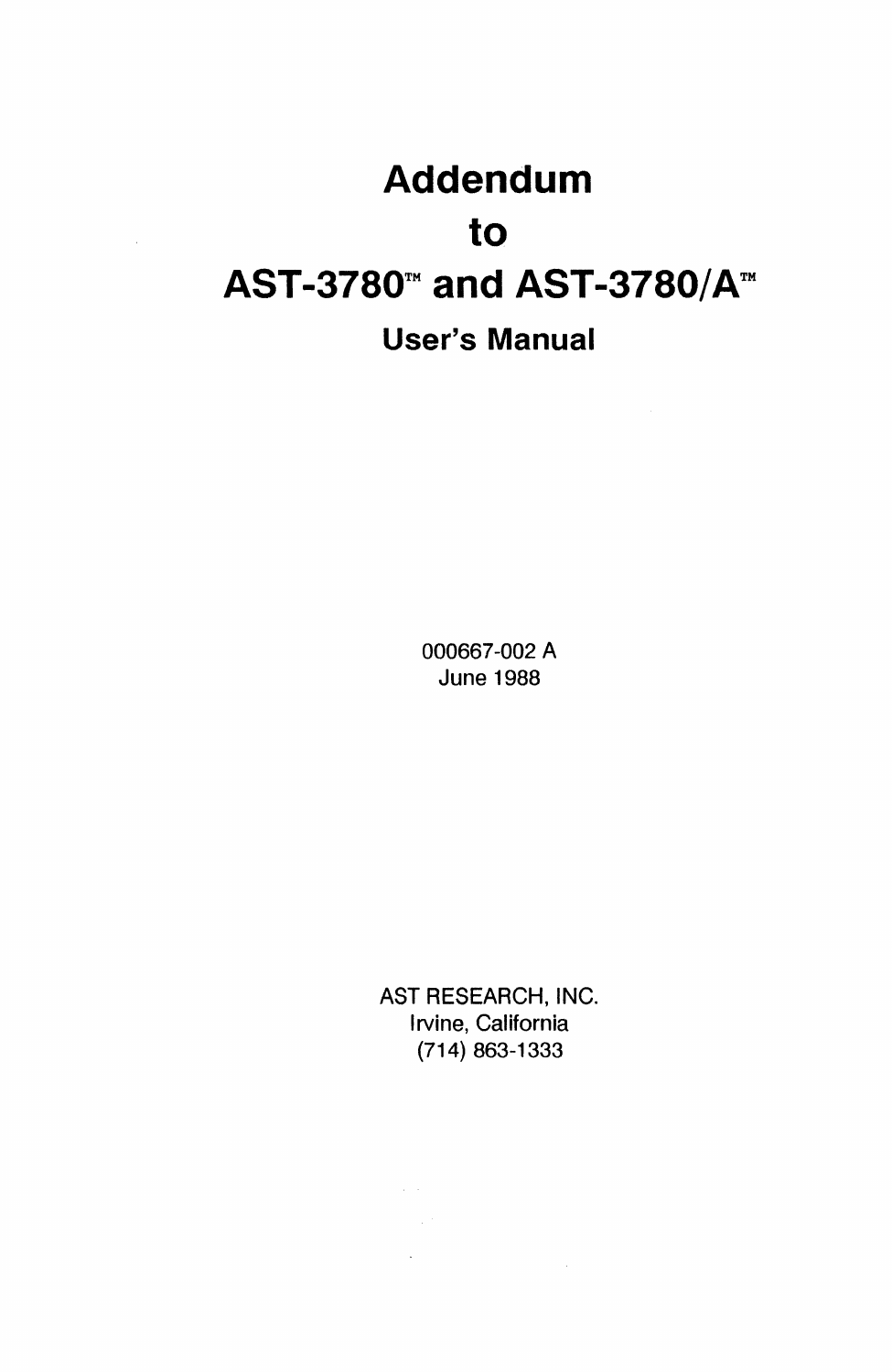# **ADDENDUM**

# **AST-3780 and AST-3780/A**

User's Manual

This addendum corrects information in the AST-37BO and AST-37BO/A User's Manual. Please replace the original pages with the updated pages from this addendum as follows:

Original Pages xiii through xvi 2-1 through 2-6 3-5 and 3-6 3-11 through 3-22 Updated Pages xiii through xvi 2-1 through 2-6 3-5 and 3-6 3-11 through 3-22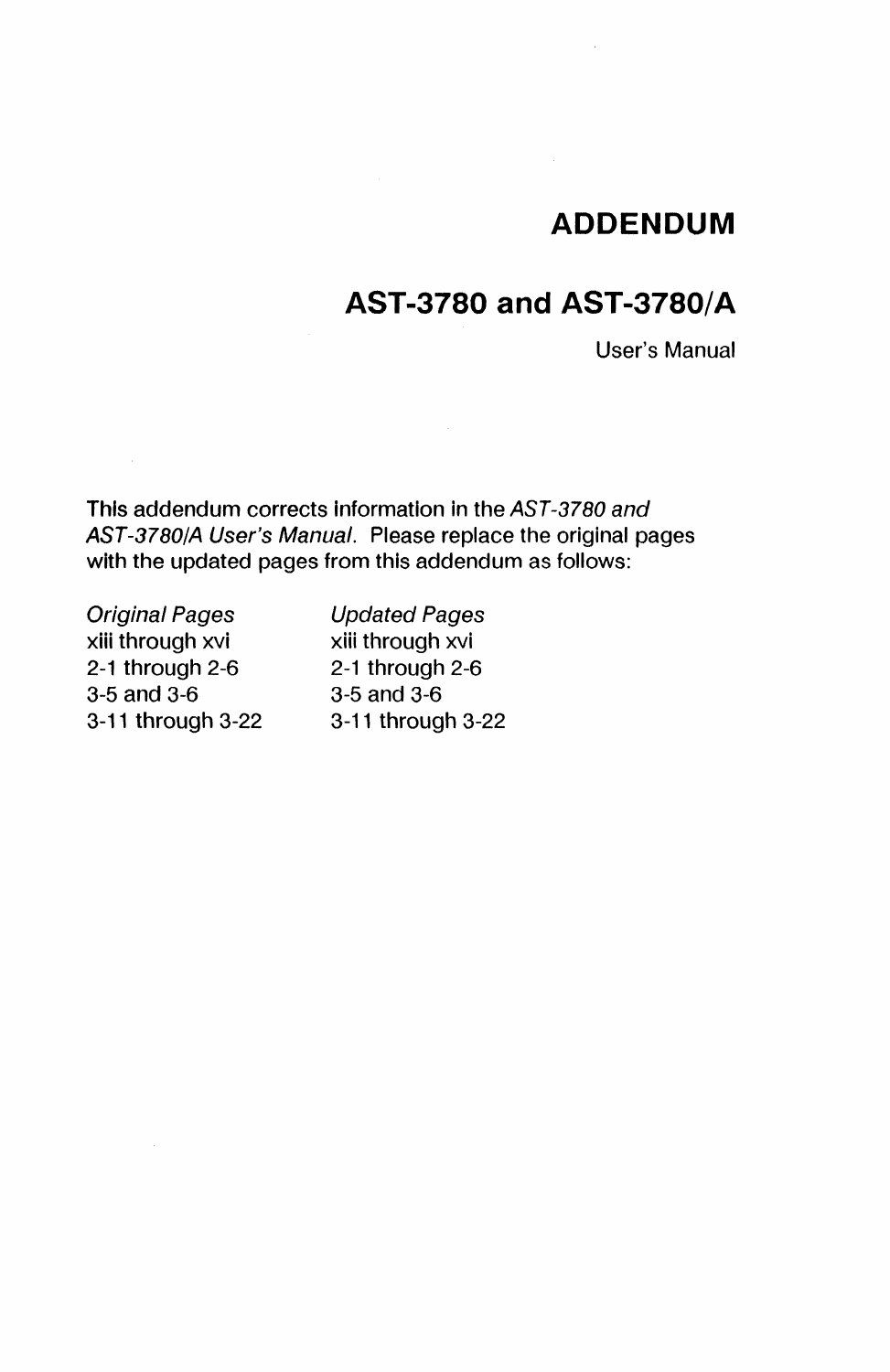# Local Connections Using the Null Modem

The CC-432 and CC-432A adapters each Include a null modem. You can configure the adapter to allow communication to the host computer for short distances (up to 50 feet) without using a modem.



Figure 1. Local Connection Using Null Modem.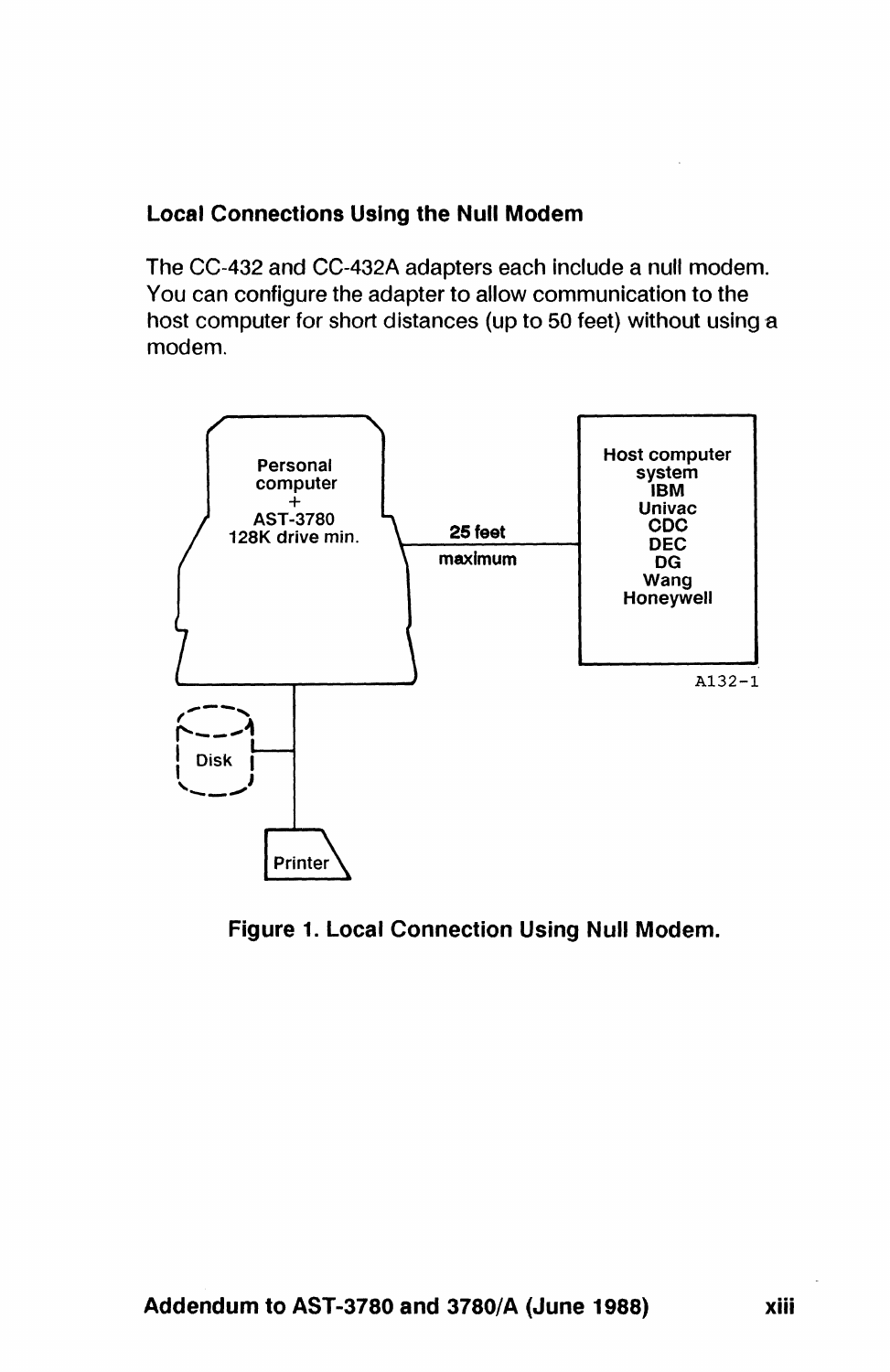### Local Connection Using Limited Distance Modem

To connect RS-232 devices over 50 feet, but less than one mile, use a limited distance modem. This connection is over RS-232 cable.



Figure 2. Local Connection Using a Limited Distance Modem.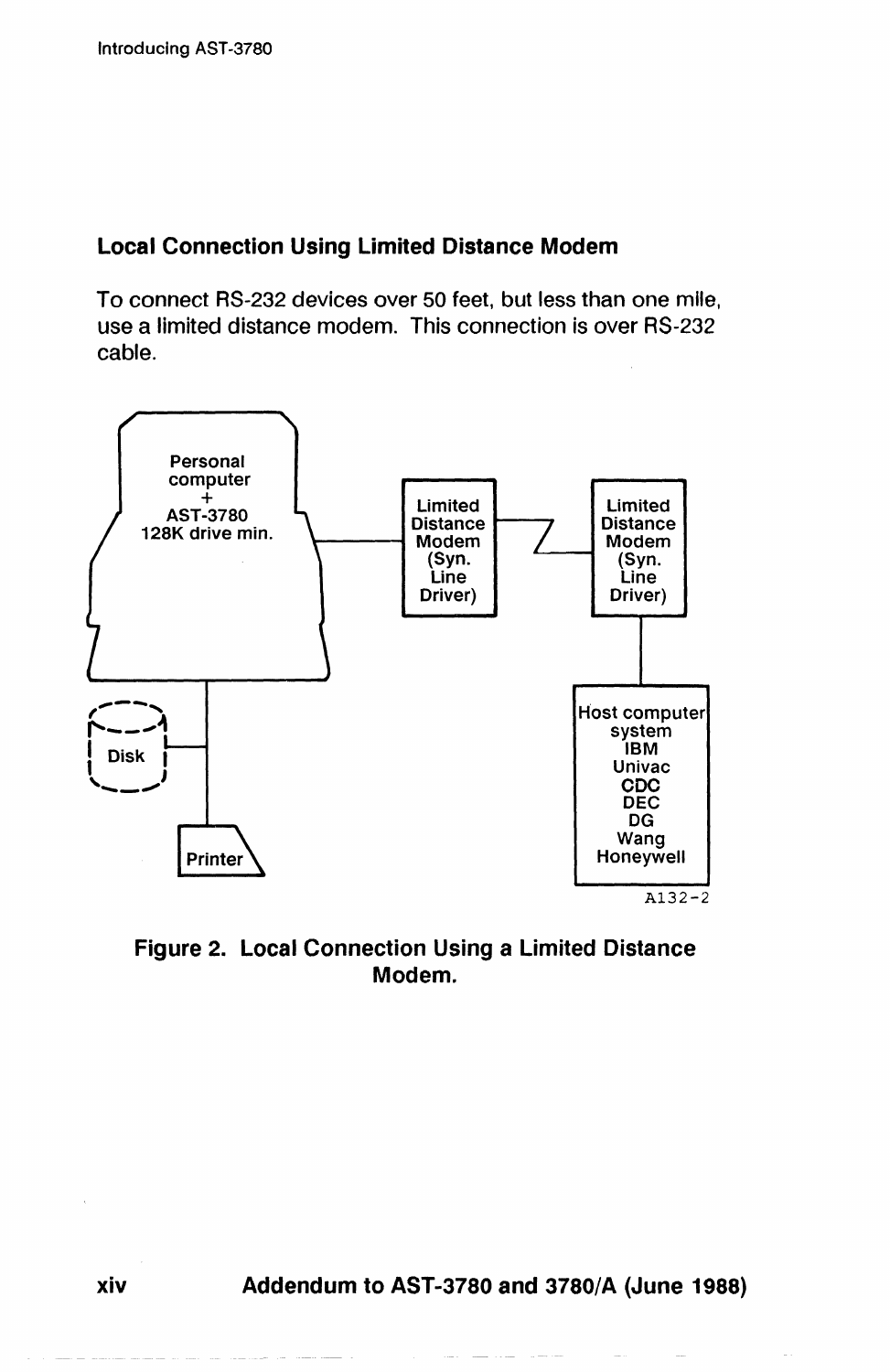### Remote Connection Using a Modem

If you are planning to use a modem to connect a remote host over standard (voice-grade) telephone lines, you have a choice of many different kinds of modems. They range in speeds, up to 9600 baud. AST-3780 operates with any standard synchronous modem.



Figure 3. Remote Connection Using a Modem.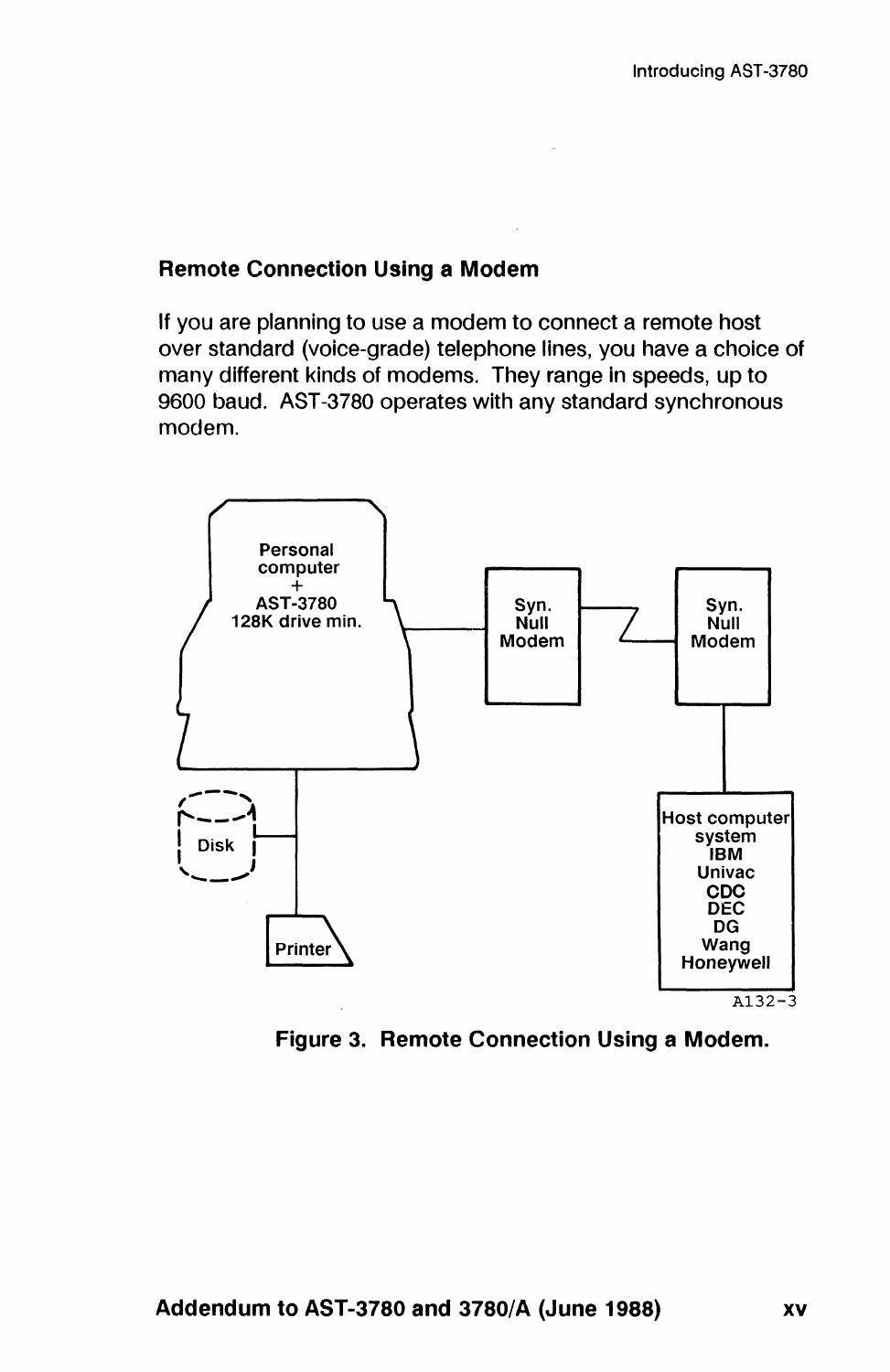Introducing AST-3780

# **NOTES**

 $\sim 10^{11}$  m  $^{-1}$ 

xvi Addendum to AST-3780 and *3780/A* (June 1988)

 $\sim 10^5$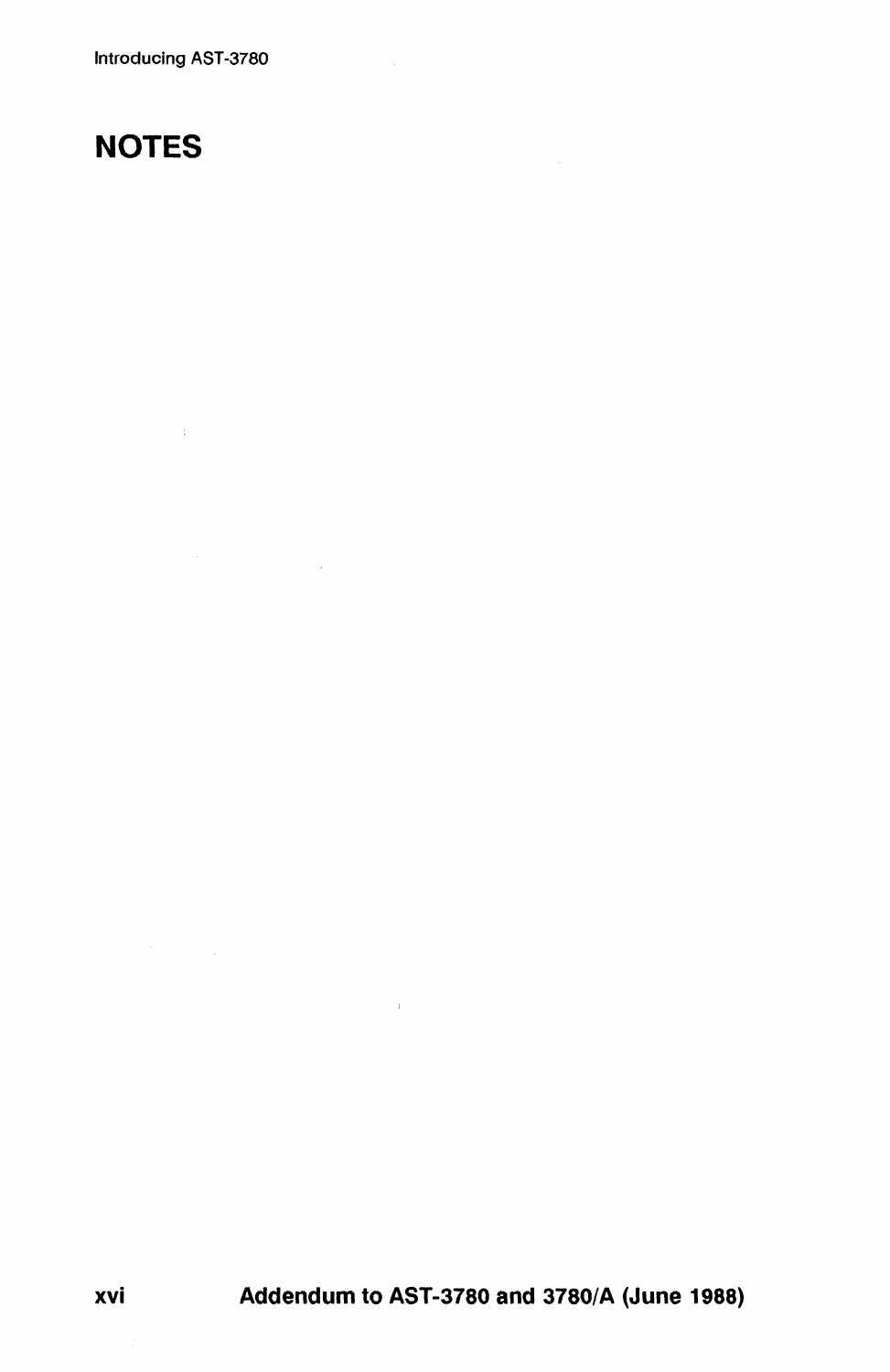Before you can install the CC-432 adapter board, you must first install your AST-3780 software. To do this, you must copy the master diskette to a backup diskette, then install the program from the back-up diskette to the computer.

You can install your AST-3780 software either on a diskette or in a subdirectory of your hard disk. This section describes both methods of Installation.

# 2.1 Floppy Diskette Drive Installation

If you plan to operate your AST -3780 software from a diskette, refer to this section for instructions on creating a backup diskette. Otherwise, skip to Section 2.2 for hard disk installation procedures.

#### 2.1.1 Making a BackUp Diskette

Before you begin using the AST-3780 emulation diskette, make a backup copy of your master diskette and put the original In a safe place. That way, you can always make another copy if the one you are working on is damaged.

This subsection separates the backup procedures for PC and PS/2 systems. Follow the procedures described for your particular system.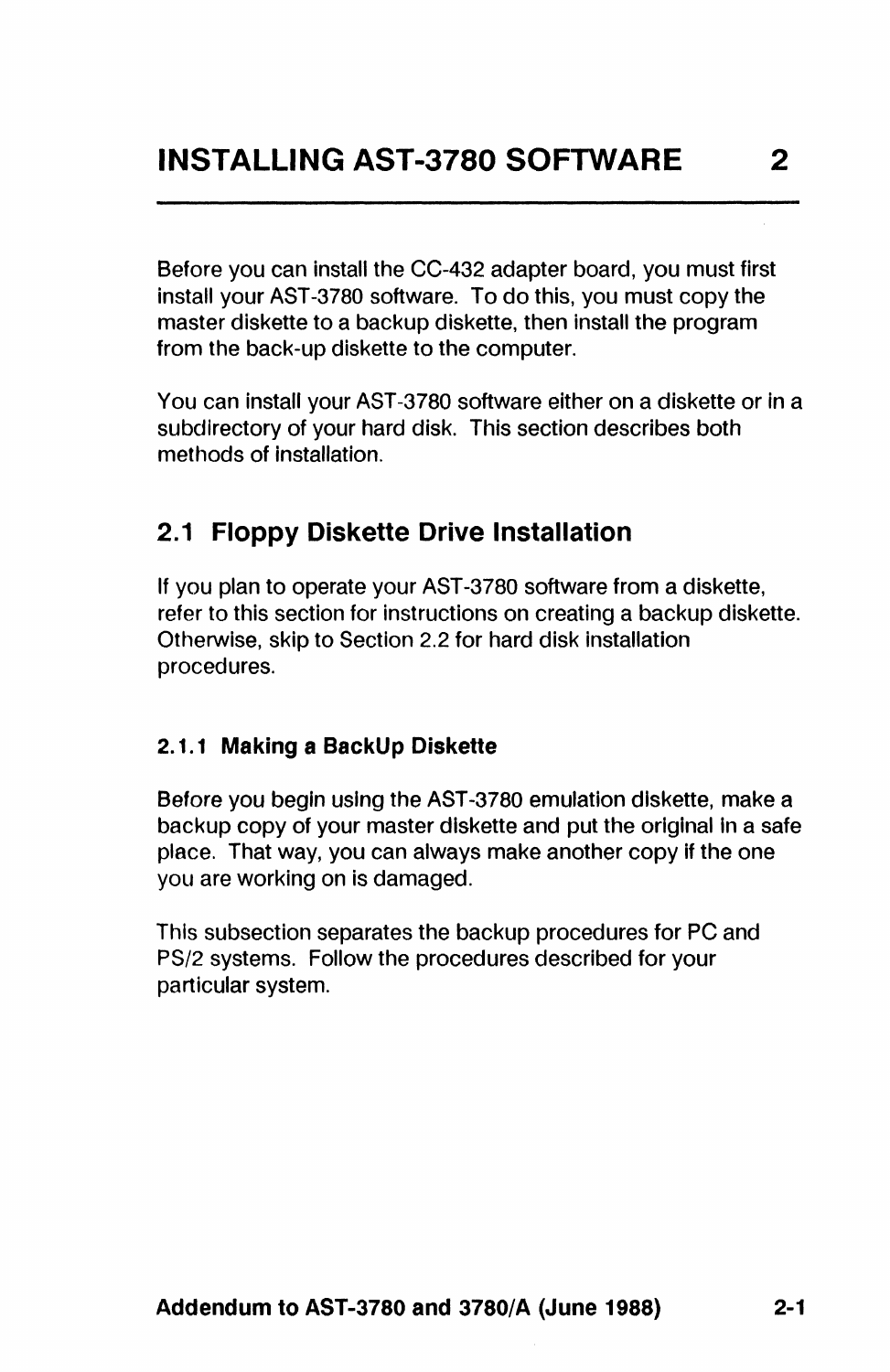# PC, XT, AT, and PS/2 Models 25 and 30

Before you begin, make sure you have at least one blank, 5.25 inch formatted diskette (for PCs) or 3.5-inch diskette (for PS/2 models 25 and 30) on which to make the backup. (For Information on how to format a diskette, see the FORMAT command in your DOS Manual.)

#### STEP 1

Boot the system with the DOS diskette: This should be a working copy of DOS and not the original master diskette.

#### STEP 2

Copy the AST-37BO Program Diskette to your backup diskette: Once the DOS prompt appears on your screen, use the COpy command to copy all the files on the AST-3780 program diskette to your backup. (Refer to your DOS Manual if you are not sure about the COPY command.) The following files should be copied:

#### File

Description

| Configurator program                    |
|-----------------------------------------|
| Interactive emulator program            |
| Batch emulator program                  |
| Configuration parameters file           |
| <b>Configuration Screen driver file</b> |
| CC-432 diagnostic program               |
|                                         |

#### STEP 3

Store your program diskette: Once you have made a backup diskette, store the original AST -3780 program diskette in a safe place and use your backup copy.

You are now ready to install the CC-432 adapter. For instructions on doing this, refer to the CC-432 User's Manual.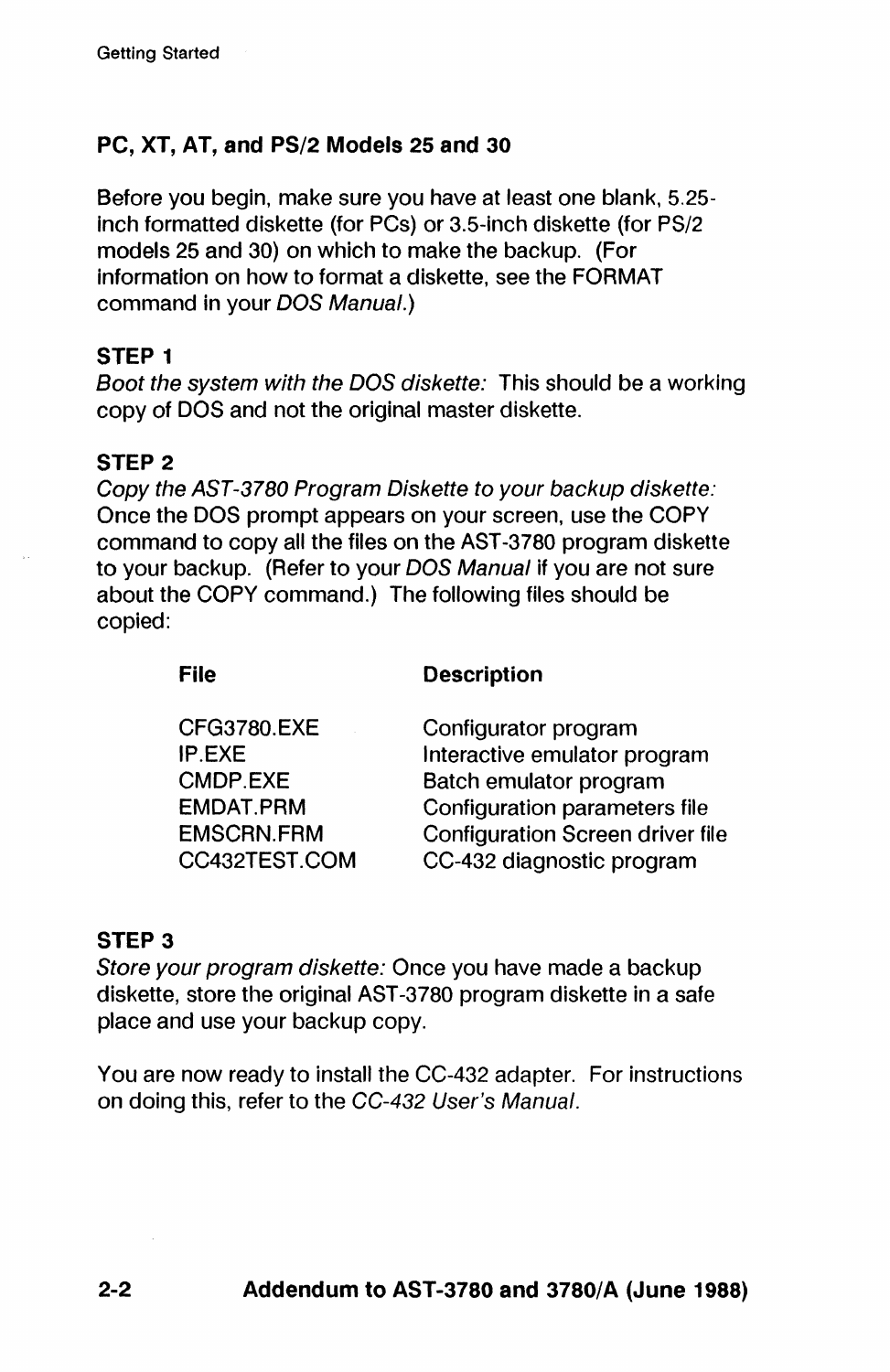#### PS/2 **Models** 50, 60, **and 80**

Before you can install your CC-432A, you need to make a working copy of your AST-3780A program diskette. To do so, you need the following:

- PS/2 Model 50, 60, or 80 reference diskette (included with your PS/2 computer).
- One blank, high-density 3.5-inch diskette (which will become your working reference diskette and your Emulation working diskette).

Follow these steps in order:

#### **STEP 1**

Write-protect your original program diskette: To protect your AST -3780A program diskette from being accidentally overwritten, slide up the write-protect tab on the back of the diskette, as shown in Figure 2-1.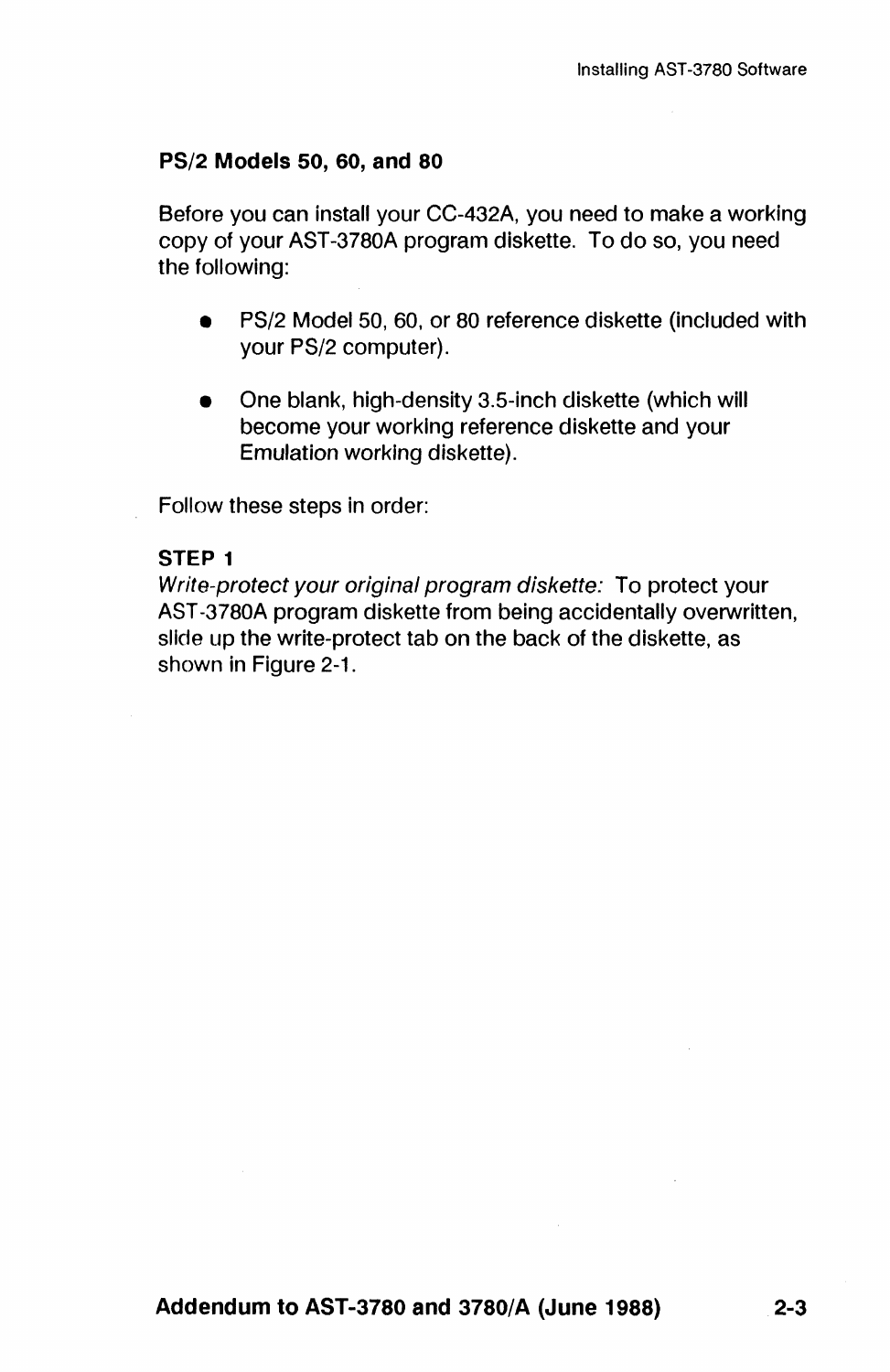

A100/9

### Figure 2-1. Write Protecting a Diskette.

# STEP 2

Start up your system: Boot your computer.

### STEP 3

Back up the AST-3780A program diskette to a blank diskette (this is the working copy of your reference diskette): At the DOS prompt, type this command:

# DISKCOPY A: B: <Enter>

The following prompt appears:

Insert SOURCE diskette in drive A:

Press any key when ready . . .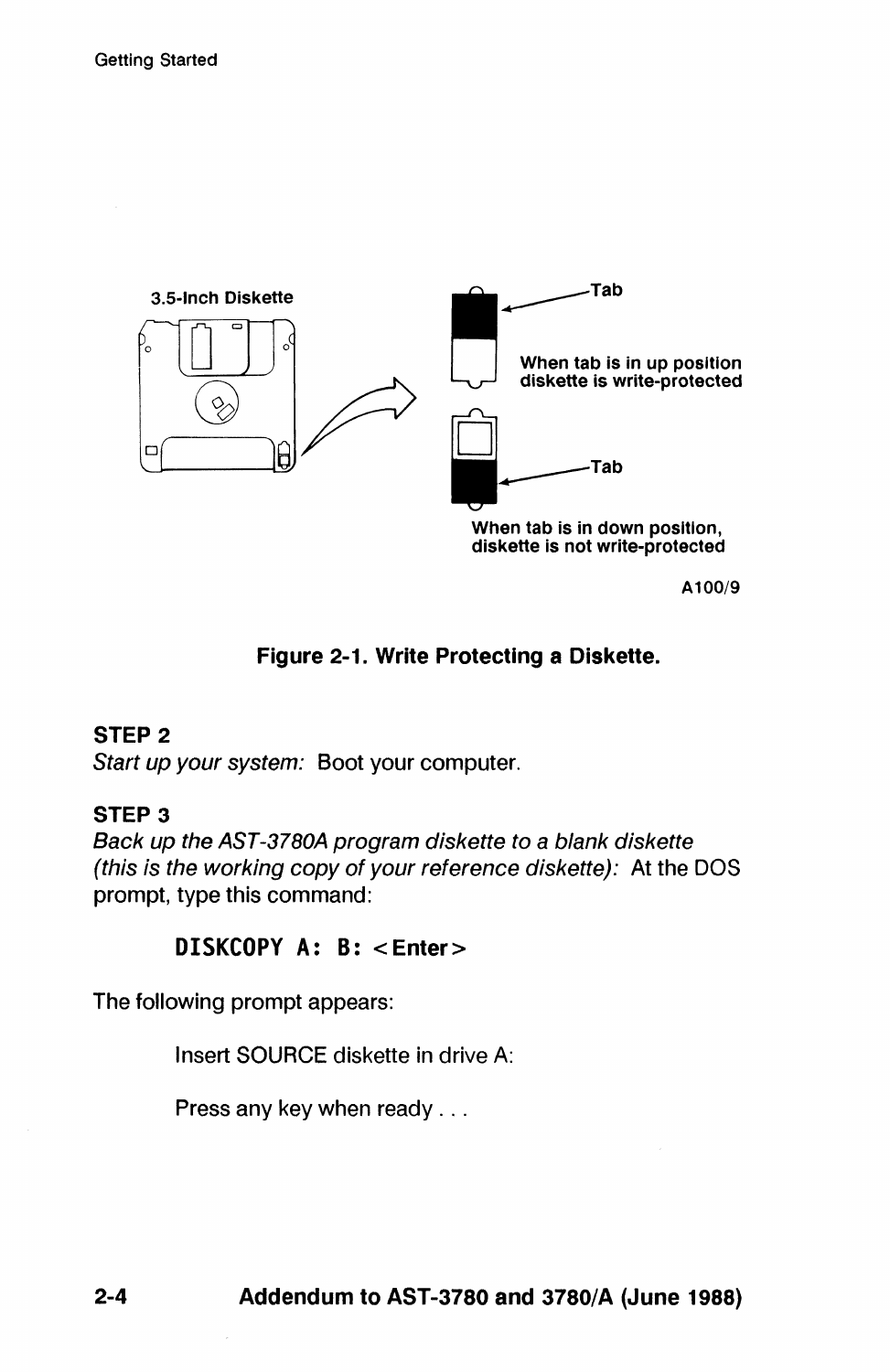Follow these steps to insert your diskettes:

- If your computer has two floppy drives: Insert your program diskette (the source disk) in drive A and your blank diskette (the target) in drive B. Press any key to start copying.
- If you have one floppy drive: Insert your program diskette in drive A and press any key to continue. When the computer is ready to write to your blank diskette, this prompt appears:

Insert TARGET diskette in drive A:

Press any key when ready ...

Remove your original program diskette and insert your blank diskette. Press any key to resume copying. When the computer tells you to insert the source diskette again, remove the target diskette and reinsert the IBM reference diskette.

Use the DIR command to make sure you have successfully copied the following files:

| File                                                                                                     | <b>Description</b>                                                                                                                                                                               |
|----------------------------------------------------------------------------------------------------------|--------------------------------------------------------------------------------------------------------------------------------------------------------------------------------------------------|
| CFG3780A.EXE<br><b>IP.EXE</b><br>CMDP.EXE<br>EMDAT.PRM<br><b>EMSCRN.FRM</b><br>432ATEST.COM<br>@7092.ADF | Configurator program<br>Interactive emulator program<br>Batch emulator program<br>Configuration parameters file<br>Screen driver file<br>CC432A diagnostic program<br>CC-432A configuration file |
|                                                                                                          |                                                                                                                                                                                                  |

Copy the @7092.ADF file to your IBM reference diskette to configure the CC-432A board. For information on this procedure, refer to your CC-432A User's Manual.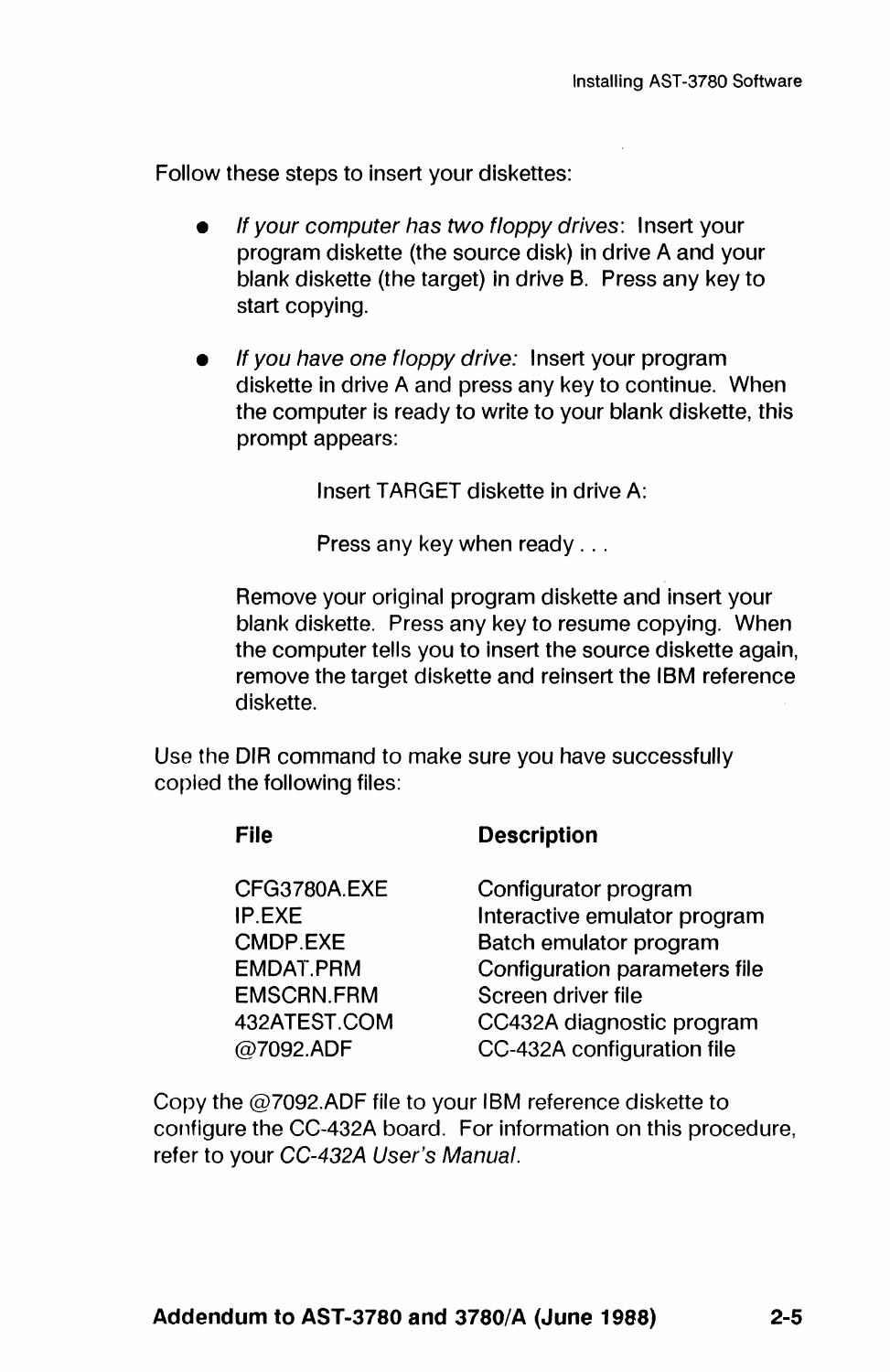When the computer is finished copying, the following message appears:

Copy complete.

Copy another (Y/N)?

Press N.

You must use a *high-density* 3.5-inch diskette for your backup diskette. If you get this message after you insert your blank diskette:

> Drive types or diskette types not compatible.

replace your blank diskette with a high-density diskette.

You are now ready to install the CC-432A in your computer. See your AST Research CC-432A User's Manual for installation procedures.

# 2.2 Hard Disk Installation

If you plan to operate your AST-3780 software from a hard disk, refer to the following section for instructions on creating an AST-3780 directory and installing your files.

# 2.2.1 Creating Your AST-3780 Directory

#### STEP 1

Make sure you are in the root directory of your hard disk: For example, if the name of your hard disk drive is C, type the following at your DOS prompt:

> $C:$  < Enter  $>$  $CD \subset$  Enter  $>$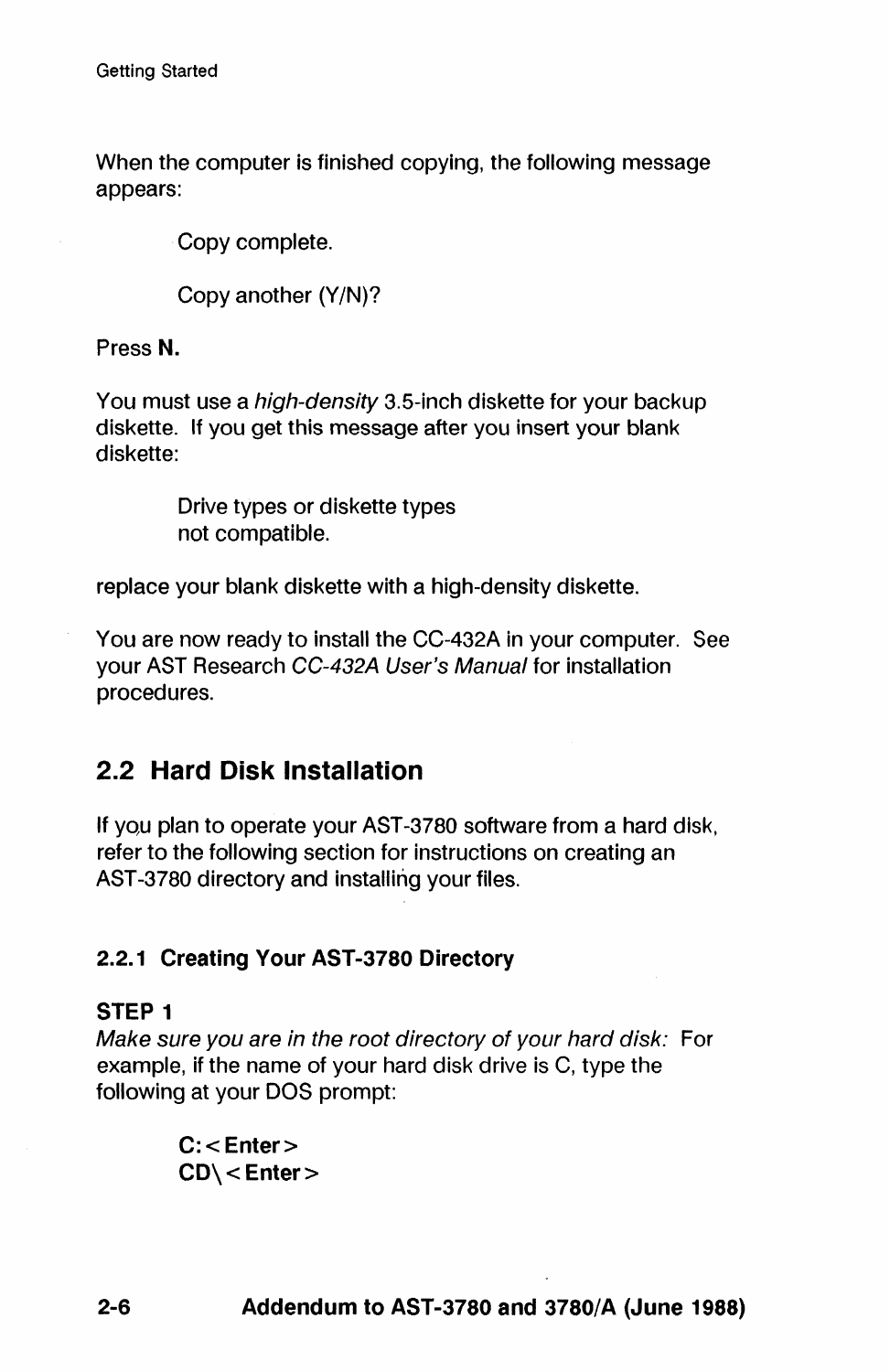If you do not want to create or modify a file, type N and press < Enter>. This returns you to Figure 3-2.

# 3.3 **Selecting Configuration Parameters**

After you create or modify the configuration file, the screen in Figure 3-3 appears:

| Edit AST-3780 Configuration                                   |                    |
|---------------------------------------------------------------|--------------------|
| MODE TRANSMIT RECEIVE XPARENT SW IRQ EDIT TABLES QUIT         |                    |
| Define Type of Equipment to Emulate: 2780, 2770 or 3780, 3741 |                    |
| <b>Current Configuration</b>                                  |                    |
| Emulator Mode:                                                | 3780               |
| Space Compression:                                            | ON                 |
| Records per Block:                                            | Multiple           |
| Transmission Block Size:                                      | 512                |
| Transparent Parameters:                                       | Translate, Deblock |
| Disk Selection Code:                                          | 18                 |
| <b>Printer Selection Code:</b>                                | 17                 |
| Printer Initialization Characters:                            | 150                |
| Interrupt Request Line:                                       | $\overline{c}$     |
| Gross Transmit Timeout (second):                              | 100                |
| Gross Receive Timeout (second):                               | 300                |
| Auto. Receive Timeout (second):                               | 45                 |

### Figure 3-3. Configuration File Edit Menu.

Use this menu to create a new configuration file or modify an existing one.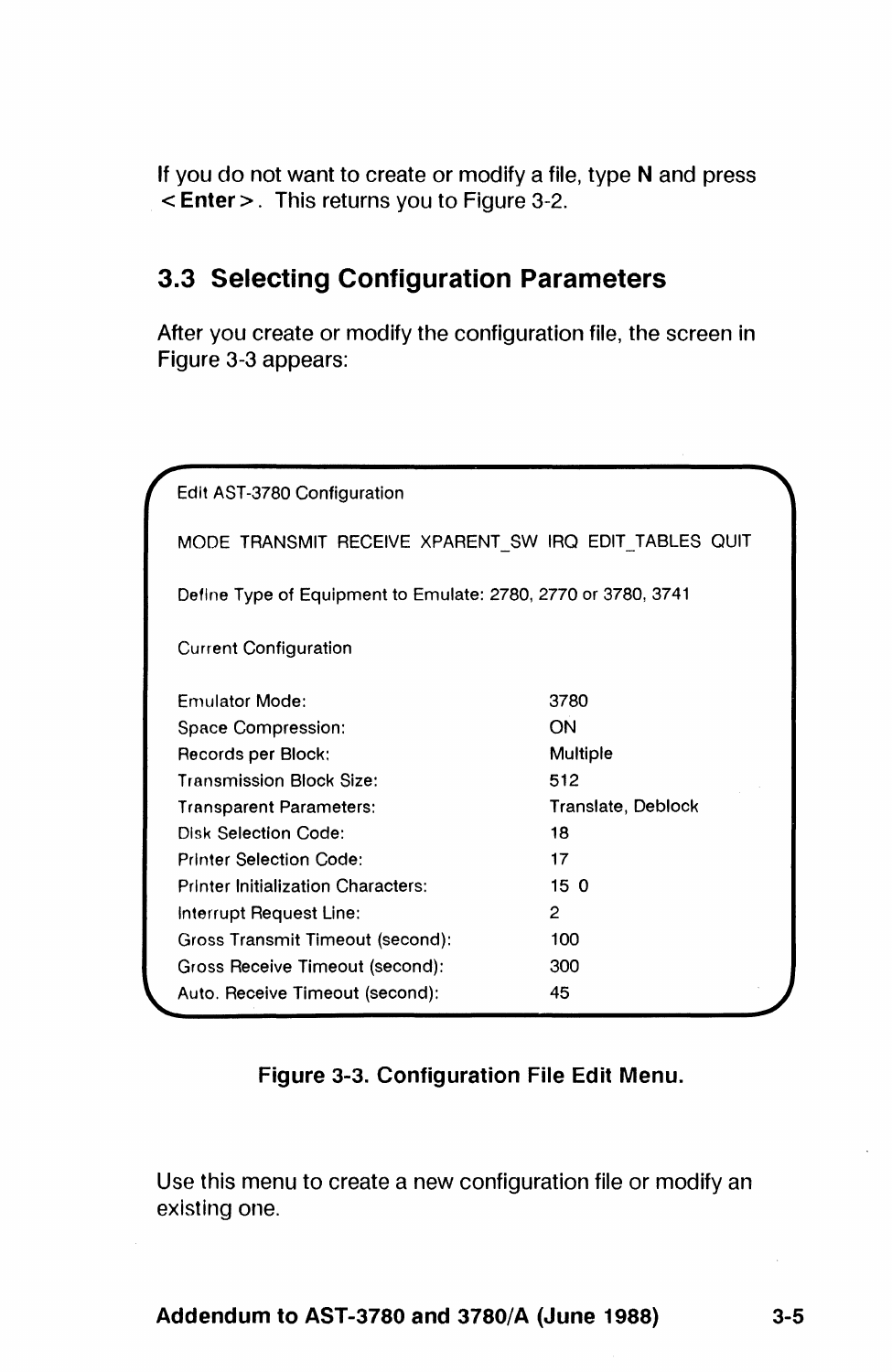# **NOTE**

If you are using the AST -3780A version, the IRQ option does not appear in the previous screen or in the current configuration list. Instead, the configuration file, @7092.ADF, automatically sets the interrupt request line for you.

You may need to change the configuration values listed in Figure 3-3 as your emulation environment dictates. For specific requirements, refer to your system operator's manual.

To change a specific parameter, highlight one of the options at the top of the edit menu (MODE, TRANSMiT, RECEIVE, XPARENT SW, and so on.) with the  $\lt$  Right Arrow  $>$  and  $\epsilon$  Left Arrow > and press  $\epsilon$  Enter >. You can also press the first letter of the option name (for example, press "T" to enter the Transmit menu). As you move to each option, a brief explanation appears below it.

To return to DOS without storing changes, select QUIT. To return to the previous option, press < Esc> .

Each of these options controls one or more of the configuration parameters listed in Figure 3-3. Refer to Table 3-1 for the option and its corresponding parameters.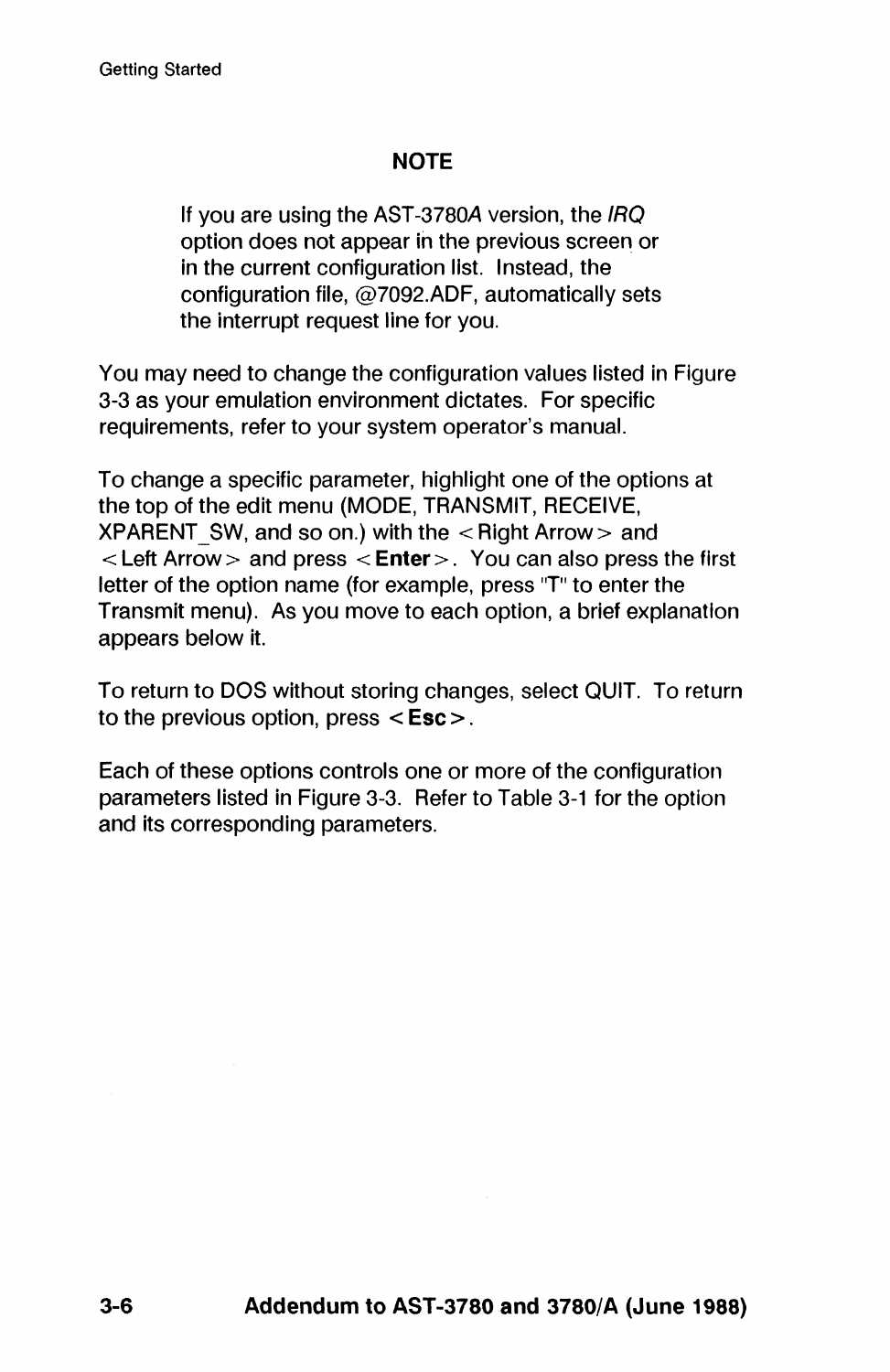# 3.5.4 Gross Transmission Timeout

If you select the T\_TIMEOUT option from the Transmission Parameters menu, the following message and prompt appears.

#### Gross Transmission Timeout

Current Gross Transmit timeout: 100 New value (or Enter Key if you don't want to change): \_

This parameter defines the maximum time (in seconds) the line waits once the emulator has been given the command to transmit. The default time is 100 seconds. After this, it displays an error message and ends the program.

Either select a new timeout value, press  $\le$  **Esc**  $>$  to return to the previous menu, or select QUIT to return to DOS without saving changes.

#### **NOTE**

Only use a gross transmission timeout value when running CMDP, the batch mode version of the emulator.

# 3.6 Configuring the Receive Parameters

If you select the RECEIVE option from the main menu, the following menu appears.

#### Receive Parameters Configuration

DEVSEL PRTSTRING R\_TIMEOUT AUTO\_TIMEOUT QUIT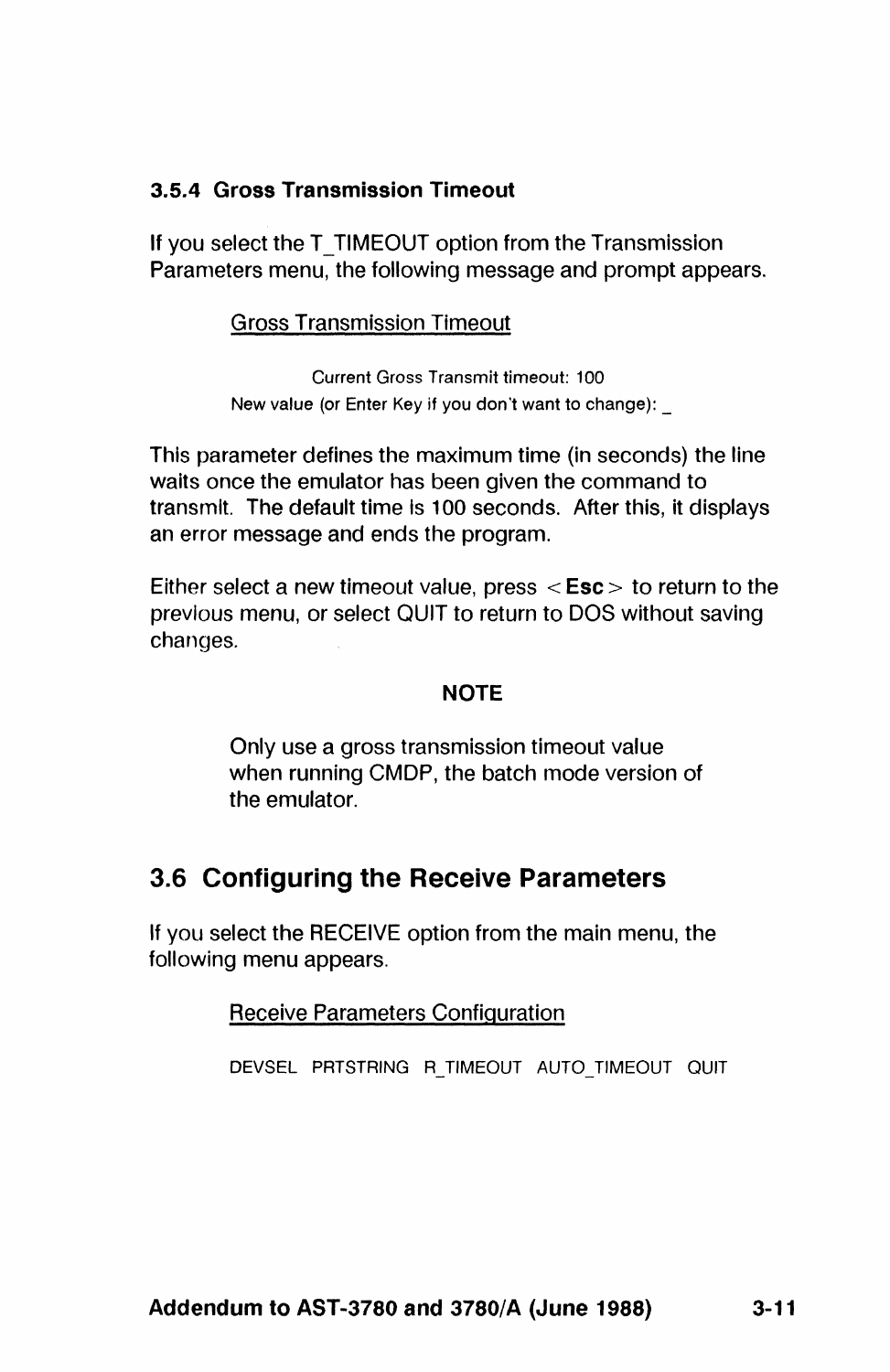Below these options is a brief description of the option currently highlighted. Below this appears the current receive parameters:

Current Receive Configuration

| Disk Selection Code:                      | 18  |
|-------------------------------------------|-----|
| Printer Selection Code:                   | 17  |
| <b>Printer Initialization Characters:</b> | 150 |
| Current Gross Receive Timeout:            | 300 |
| Current Auto. Receive Timeout:            | 45  |

This menu enables you to specify which reception options your computer has while communicating with the host.

Either select a new receive parameter, press  $\le$  Esc  $>$  to return to the previous menu, or select QUIT to return to DOS without saving changes.

### 3.6.1 Device Selection Codes

When you select DEVSEL from the Receive Parameters menu, the following message and prompt appears.

Device Selection Codes

Current Values (Punch,Print): 17, 18

New Value (Punch):\_

The punch and print parameters are used with the General Receive feature. The punch code defines the diskette (punch) selection, and the print code defines the printer selection. Both values must be entered as decimal EBCDIC, where:

 $18 = 3780$  Punch code (DC2)

 $17 = 3780$  Print code (DC1)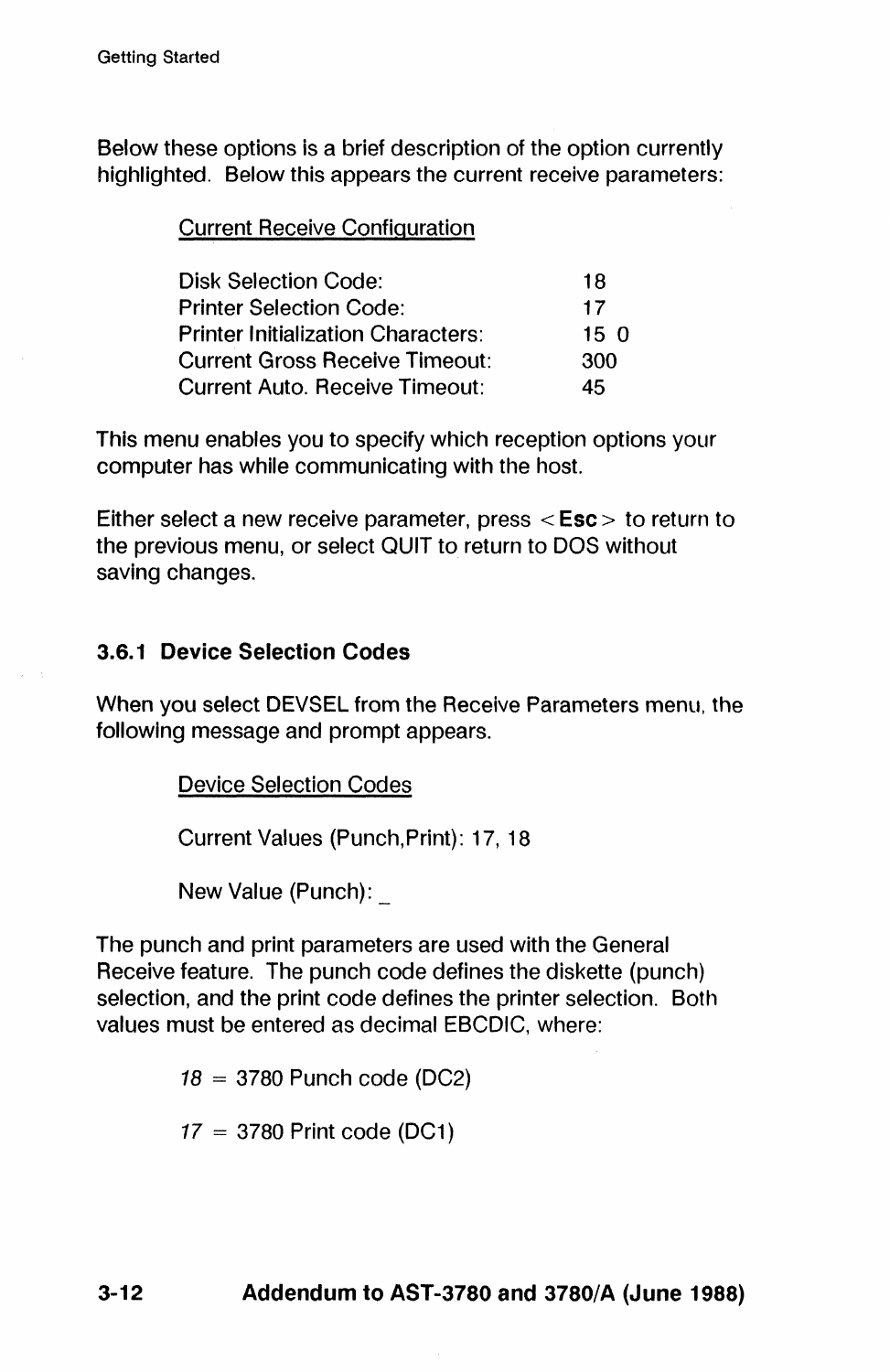Either select a new device code, press  $\le$  Esc  $>$  to return to the previous menu, or select QUIT to return to DOS without saving changes.

#### 3.6.2 Printer Initialization Characters

When you select the PRTSTRING option, the following message and prompt appears.

Printer Init. String

Current Initialization Characters: 15 0 New Value:

This parameter is a string of characters used by the emulator to initialize an attached printer device (LPT1 :). This can be used to set the printer (using IBM or Epson MX-80 format) to condensed print mode allowing 132 characters on each line. To learn what character string your line printer needs to initialize it, refer to your printer operator's manual.

Specify as many values as you require by first entering a numeric value and pressing  $\leq$  Enter $\geq$ . (All values should be in decimal format, not hexadecimal.) The number you entered disappears and is replaced by a new blank. Continue to enter numbers and press < Enter > until you are finished. To end the string, type in " $0$ " and press  $\leq$  **Enter** $>$ . The program returns you to the previous menu.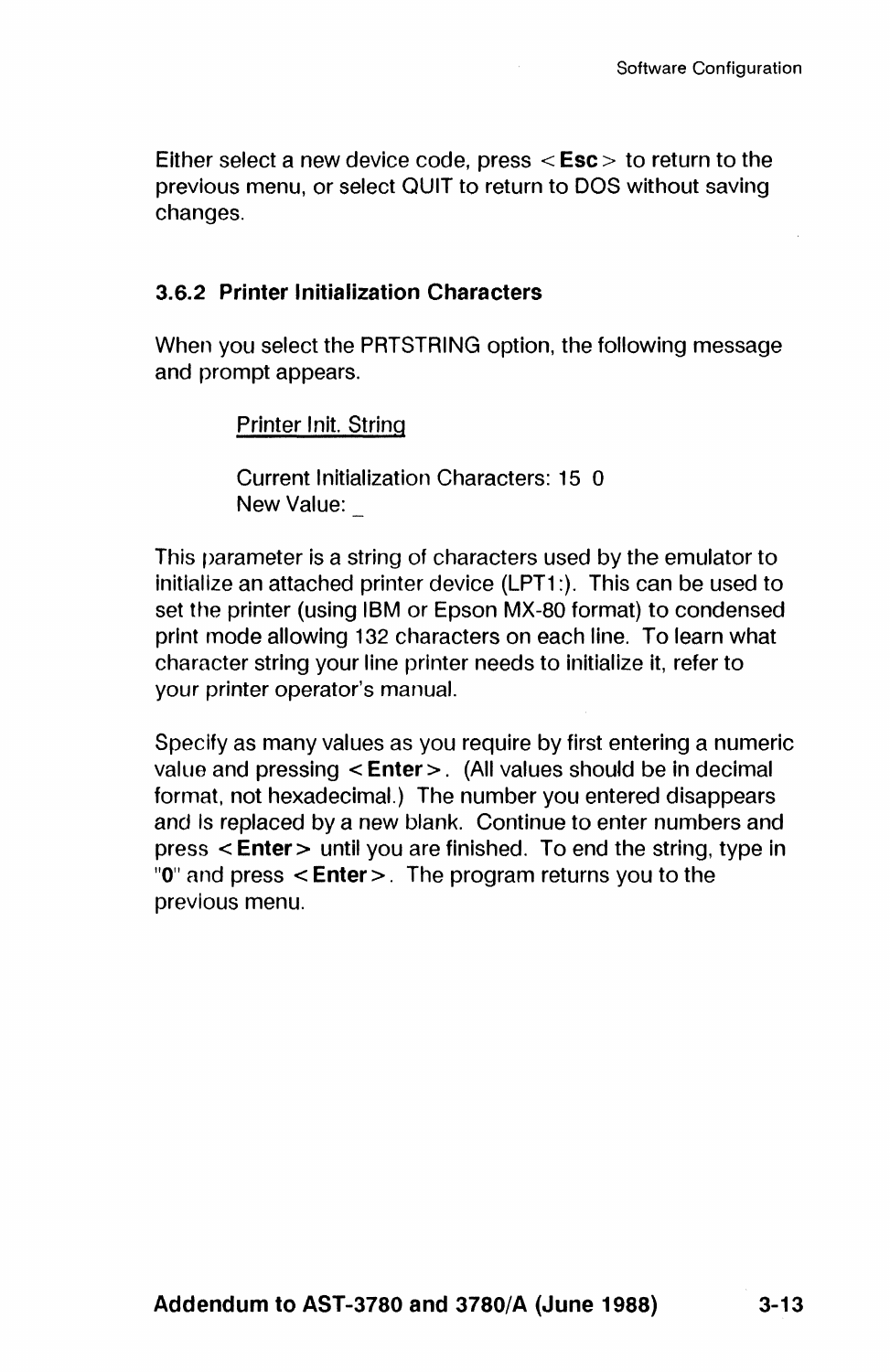# 3.6.3 Gross Receive Timeout

When you select the R\_TIMEOUT option from the Receive Parameters menu, the following message and prompt appears.

Gross Receive Timeout

Current Gross Receive Timeout: 300

New value (or Enter Key if you don't want to change):

The Gross Receive Timeout parameter defines the maximum time in seconds the system allows for a timeout during receiving. If data is not received within this time, the program displays an error message and terminate. The default value is 300 seconds (5 minutes).

To specify a new timeout duration, enter a number at the cursor position and press < Enter>. Either select a new timeout, press  $\epsilon$  Esc  $>$  to return to the previous menu, or select QUIT to return to DOS without saving changes.

#### **NOTE**

Only use a gross receive timeout value when running the emulator in CMDP.

# 3.6.4 Auto. Receive Timeout

When you select the AUTO TIMEOUT option from the Receive Parameters menu, the following message and prompt appears.

Auto. Receive Timeout

Current Auto. Receive Timeout: 45

New value (or Enter Key if you don't want to change):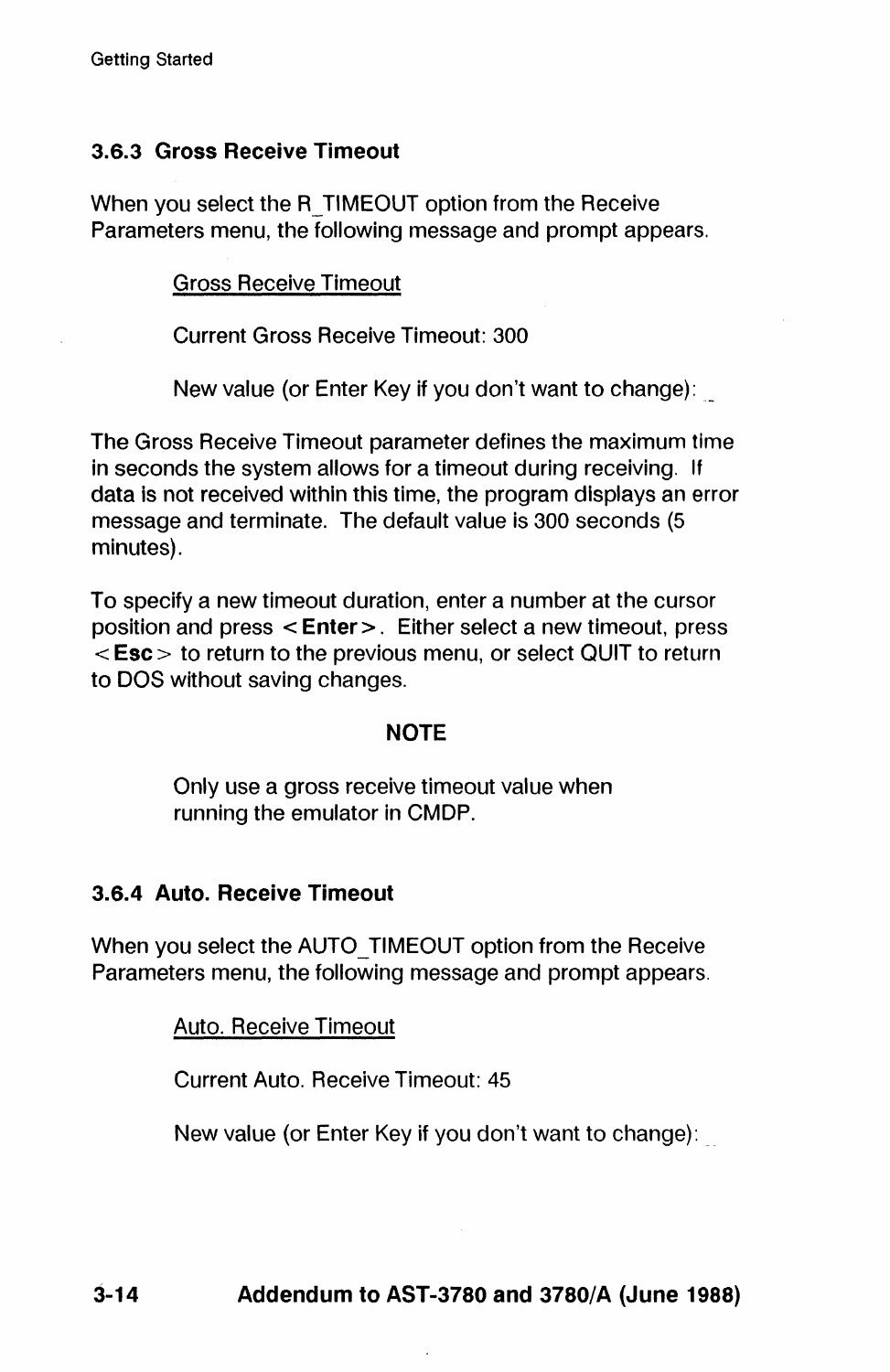The Auto. Receive Timeout parameter defines the maximum number of seconds the system will wait between the end of one receive file and the beginning of the next. If the next file is not received within this time, the program moves to the next command.

To specify a new timeout duration, enter a number at the cursor position and press < Enter>. Either select a new timeout, press < Esc> to return to the previous menu, or select QUIT to return to DOS without saving changes.

# 3.7 Setting Transparent Parameters

When you select XPARENT SW from the main menu, the following menu displays.

Transparent Parameters

o 1 2 3 QUIT

This parameter determines whether data undergoes ASCII/EBCDIC translation in the transparent mode. If it is set for translation, both transmit and receive translation takes place.

At the same time, you can specify whether you want data blocked or deblocked in transparent mode. If you choose deblock, the program deblocks received records at SO-character intervals. Use this when receiving transparent punch data from the host. Set this parameter to 1 when transferring files between two personal computers in transparent mode.

Each option number represents a different combination of the two variables:

- $0 =$  translate/no deblock
- $1 =$  no translate/no deblock
- $2 =$ translate/deblock
- $3 =$  no translate/deblock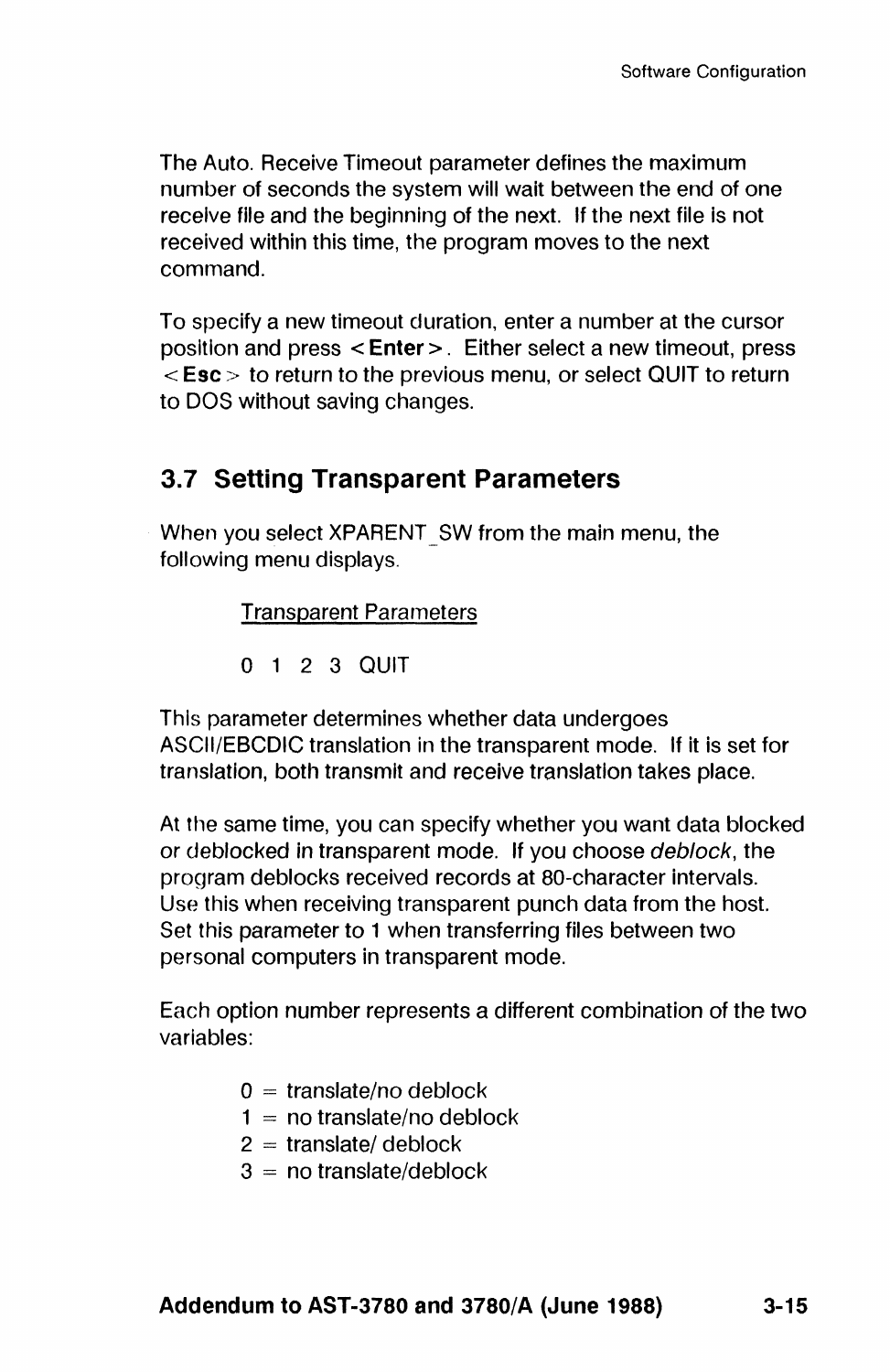To change the default setting (Translate/Deblock), select the appropriate setting. The meaning of each option number is explained beneath the option list as it is highlighted. The current transparent parameters are displayed beneath the brief explanation.

Either select a new parameter, press  $\leq$  Esc  $>$  to return to the previous menu, or select QUIT to return to DOS without saving changes.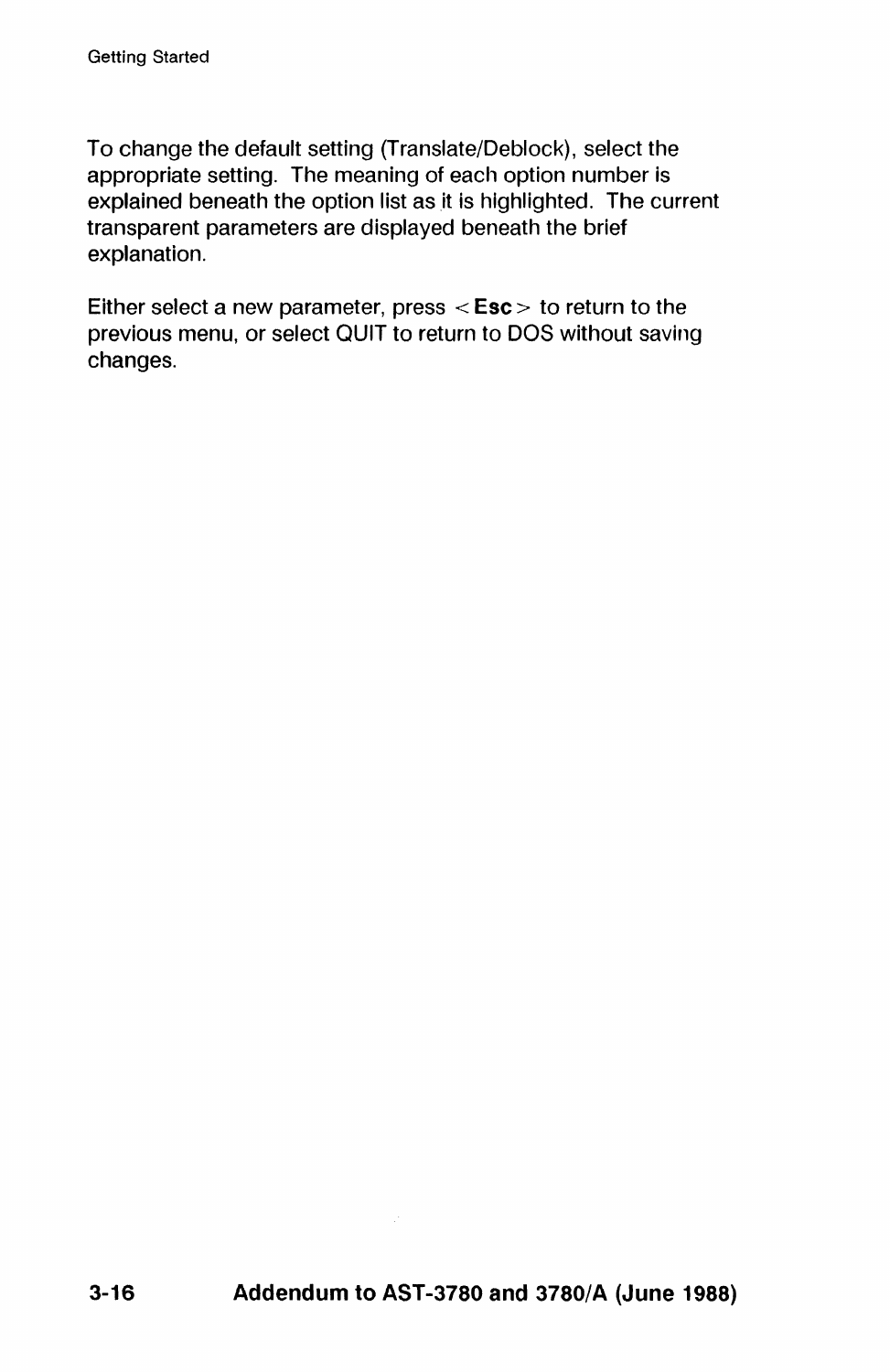# 3.8 Defining the Interrupt Request Line

When you select IRQ from the main menu, the following menu appears.

Interrupt Request Line

2 3 4 5 6 7 QUIT

This parameter determines the hardware interrupt request line the emulator uses during the program's operation. Do not change this value from the default (2) unless a hardware device conflict exists. For more information, refer to the CC-432 Advanced Communication Board User's Manual.

Either select a new interrupt request line, press  $\le$  Esc  $>$  to return to the previous menu, or select QUIT to return to DOS without saving changes.

# **NOTE**

If you are using the AST -378OA emulator program, do not select an interrupt request line. The program automatically selects an interrupt request line for you.

# 3.9 Editing the Translation Tables

The AST -3780 program provides complete ASCII and EBCDIC translation tables. These translation tables are stored on a separate file named MAPDFT.AST. Normally, you are communicating with a host system that uses conventional character sets and therefore, conventional translation tables; however, sometimes you need to edit your translation tables to communicate successfully with the host.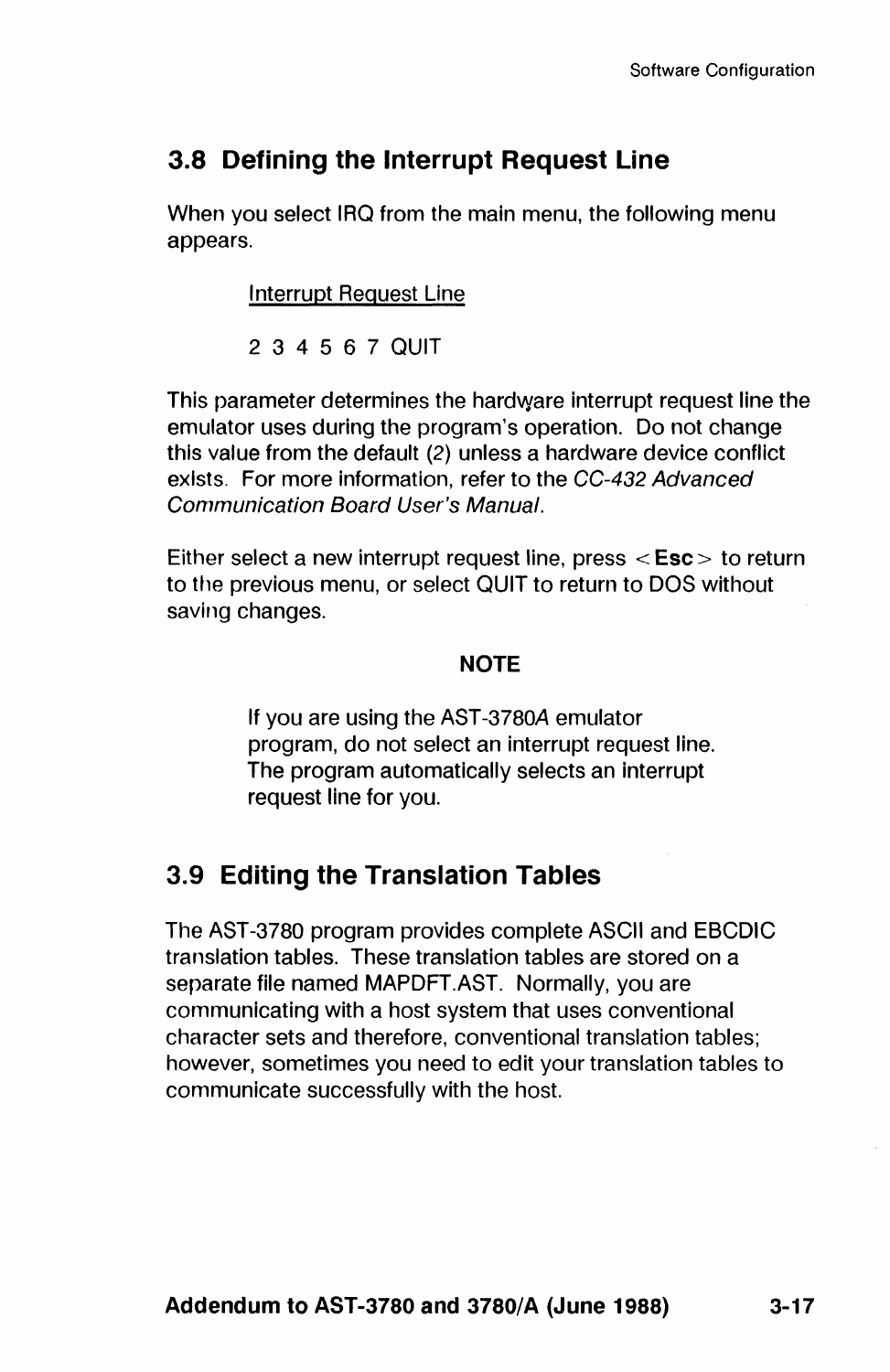To edit the translation tables, select the EDIT\_TABLES option from the main configuration menu. The table shown in Figure 3-5 appears.

|                |    |           | First Hexadecimal Character of EBCDIC Character Set |    |    |    |           |    |    |    |           |    |    |           |       |    |
|----------------|----|-----------|-----------------------------------------------------|----|----|----|-----------|----|----|----|-----------|----|----|-----------|-------|----|
|                | 0x | 1x        | 2х                                                  | 3x | 4x | 5x | 6x        | 7х | 8x | 9x | Ax        | Bx | Сx | Dx        | Ex Fx |    |
| x0             | 00 | 10        | 00                                                  | 00 | 20 | 26 | 2D        | 00 | 00 | 00 | 00        | 00 | 7Β | 7D        | 5C    | 30 |
| x1             | 01 | 11        | 00                                                  | 00 | 00 | 00 | 2F        | 00 | 61 | 6Α | <b>7E</b> | 00 | 41 | 4Α        | 00    | 31 |
| x <sub>2</sub> | 02 | 12        | 1C                                                  | 16 | 00 | 00 | 00        | 00 | 62 | 6B | 73        | 00 | 42 | 4B        | 53    | 32 |
| x3             | 03 | 13        | 00                                                  | 00 | 00 | 00 | 00        | 00 | 63 | 6C | 74        | 00 | 43 | 4C        | 54    | 33 |
| x4             | 00 | 00        | 00                                                  | 00 | 00 | 00 | 00        | 00 | 64 | 6D | 75        | 00 | 44 | 4D        | 55    | 34 |
| x5             | 09 | <b>0A</b> | <b>0A</b>                                           | 1E | 00 | 00 | 00        | 00 | 65 | 6E | 76        | 00 | 45 | 4E        | 56 35 |    |
| x6             | 00 | 08        | 17                                                  | 00 | 00 | 00 | 00        | 00 | 66 | 6F | 77        | 00 | 46 | 4F        | 57    | 36 |
| x7             | 7F | 00        | 18                                                  | 04 | 00 | 00 | 00        | 00 | 67 | 70 | 78        | 00 | 47 | 50        | 58 37 |    |
| x8             | 00 | 18        | 00                                                  | 00 | 00 | 00 | 00        | 00 | 68 | 71 | 79        | 00 | 48 | 51        | 59    | 38 |
| х9             | 00 | 19        | 00                                                  | 00 | 00 | 00 | 00        | 60 | 69 | 72 | 7Α        | 00 | 49 | 52        | 5A 39 |    |
| XA             | 00 | 00        | 00                                                  | 00 | 5B | 21 | <b>7C</b> | 3A | 00 | 00 | 00        | 00 | 00 | 00        | 00    | 00 |
| хB             | 0C | 00        | 00                                                  | 00 | 2E | 24 | <b>2C</b> | 23 | 7Β | 7D | 00        | 00 | 00 | <b>7D</b> | 00    | 00 |
| хC             | 0C | 1C        | 00                                                  | 14 | ЗC | 2A | 25        | 40 | 00 | 00 | 00        | 00 | 00 | 00        | 00    | 00 |
| хD             | 0D | 1D        | 05                                                  | 15 | 28 | 29 | 5F        | 27 | 00 | 00 | 5B        | 5D | 28 | 29        | 00    | 00 |
| хE             | 0Ε | 1E        | 06                                                  | 00 | 2Β | 3В | 3Ε        | 3D | 00 | 00 | 00        | 00 | 2B | 00        | 00    | 00 |
| хF             | 0F | 1F        | 07                                                  | 1A | 21 | 5E | 3F        | 22 | 00 | 00 | 00        | 5F | 2B | 00        | 00    | 00 |

Figure 3-5. EBCDIC- to-ASCII Translation Table.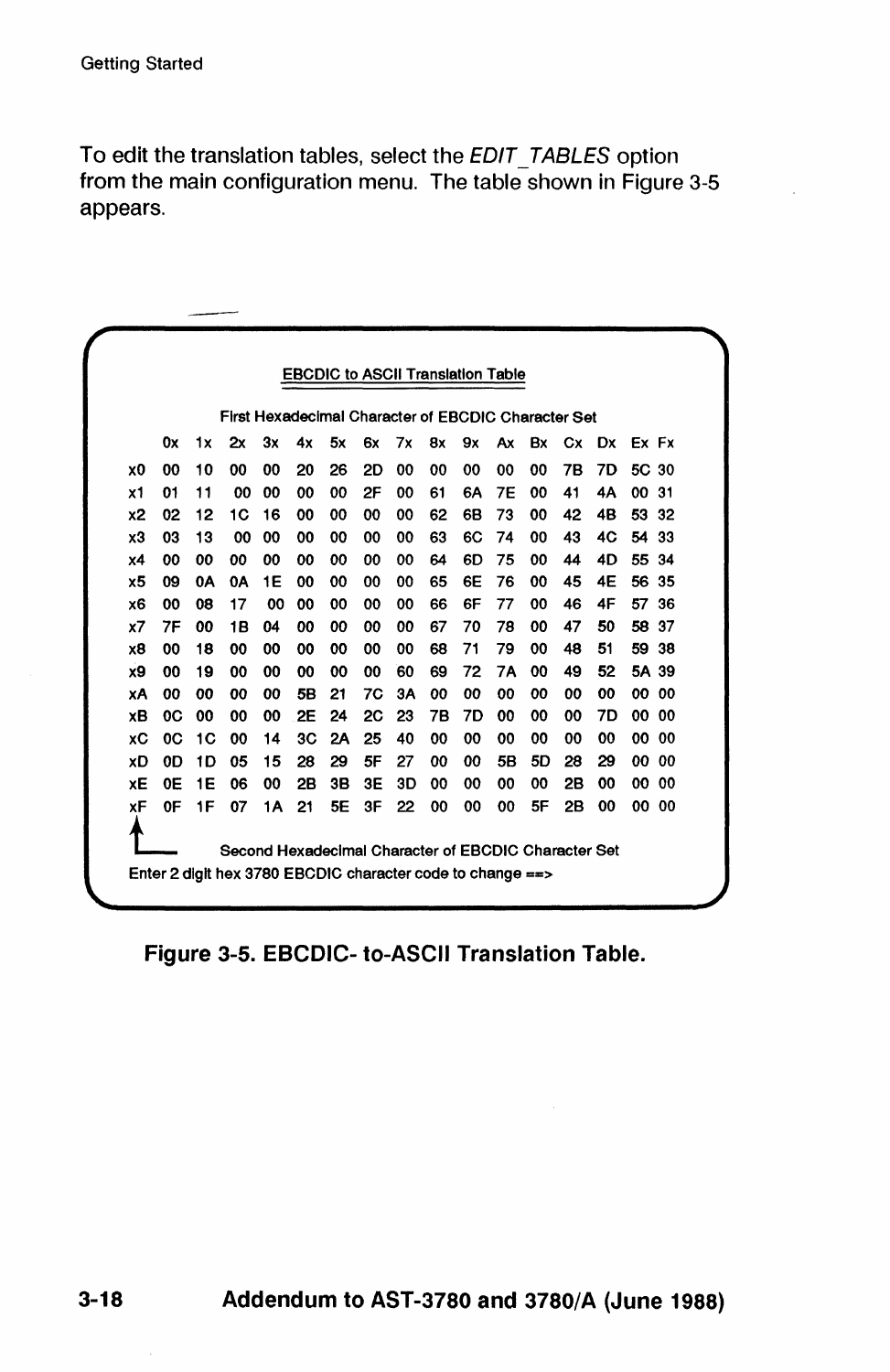To change the EBCDIC-to-ASCII values for any of the hexadecimal characters shown, enter a new two-digit hexadecimal character code at the cursor position and press < Enter>. This alters the EBCDIC character code as It is translated to its ASCII equivalent. Continue to enter new values as needed until you are finished. Press  $\le$  Esc  $>$  to exit this table. The table shown in Figure 3-6 appears.

|    |    |     |    |    | First Hexadecimal Character of ASCII Character Set |                |    |                |           |    |    |                |                |                |     |                |
|----|----|-----|----|----|----------------------------------------------------|----------------|----|----------------|-----------|----|----|----------------|----------------|----------------|-----|----------------|
|    | 0x | 1x  | 2x | Зx | 4x                                                 | 5x             | 6x | 7x             | 8x        | 9x | Аx | Bx             | Cx.            | Dx.            | Ex. | Fx             |
| x0 | ۵O | 10  | 40 | F0 | 70                                                 | D7             | 79 | 97             | 00        | 10 | 40 | F <sub>0</sub> | 7C             | D7             | 79  | 97             |
| x1 | 01 | 11  | 5Α | F1 | C1                                                 | D8             | 81 | 98             | 01        | 11 | 5Α | F <sub>1</sub> | C1             | D8             | 81  | 98             |
| х2 | 02 | 12  | 7F | F2 | C <sub>2</sub>                                     | D9             | 82 | 99             | 02        | 12 | 7F | F <sub>2</sub> | C <sub>2</sub> | D9             | 82  | 99             |
| x3 | 03 | 13  | 78 | F3 | C <sub>3</sub>                                     | E <sub>2</sub> | 83 | A <sub>2</sub> | 03        | 13 | 7B | F3             | C <sub>3</sub> | E <sub>2</sub> | 83  | A <sub>2</sub> |
| x4 | 37 | 3C  | 58 | F4 | C4                                                 | E3             | 84 | A <sub>3</sub> | 37        | 3C | 5B | F4             | C4             | F3             | 84  | A3             |
| x5 | 2D | 3D  | 6C | F5 | C5                                                 | F4             | 85 | Α4             | <b>2D</b> | 3D | 60 | F5             | C5             | E4             | 85  | A4             |
| x6 | 2E | 32  | 50 | F6 | C6                                                 | F5             | 86 | A5             | 2E        | 32 | 50 | F6             | С6             | F5             | 86  | Α5             |
| x7 | 2F | 26  | 7D | F7 | C7                                                 | E6             | 87 | A6             | 2F        | 26 | 7D | F7             | C7             | F6             | 87  | A6             |
| хB | 16 | 18  | 4D | F8 | C8                                                 | E7             | 88 | A7             | 16        | 18 | 4D | F8             | C8             | F7             | 88  | A7             |
| x9 | 05 | 19  | 5D | F9 | C9                                                 | E8             | 89 | A8             | 05        | 19 | 5D | F9             | C9             | E8             | 89  | A8             |
| хA | 25 | 3Е  | 5C | 7Α | D1                                                 | E9             | 91 | A9             | 25        | 3F | 5C | 7Α             | D1             | F9             | 91  | A9             |
| хB | 0В | 27  | 4E | 5E | D <sub>2</sub>                                     | 4A             | 92 | C0             | 0B        | 27 | 4E | <b>5E</b>      | D <sub>2</sub> | 4Α             | 92  | 8B             |
| хC | 0C | 1 G | 6B | 40 | D3                                                 | F0             | 93 | 6A             | 0C        | 1C | 6B | 40             | D3             | E0             | 93  | 6Α             |
| хD | 0D | 1D  | 60 | 7E | D4                                                 | <b>BD</b>      | 94 | D0             | 0D        | 1D | 60 | 7Ε             | D4             | BD             | 94  | D <sub>0</sub> |
| хE | 0E | 1E  | 4B | 6E | D5                                                 | <b>5F</b>      | 95 | A1             | 0E        | 1E | 4B | 6E             | D5             | 5F             | 95  | A1             |
| хF | 0F | 1F  | 61 | 6F | D6                                                 | 6D             | 96 | 07             | 0F        | 1F | 61 | 6F             | D6             | 6D             | 96  | 07             |

Figure 3-6. ASCII-to-EBCDIC Translation Table.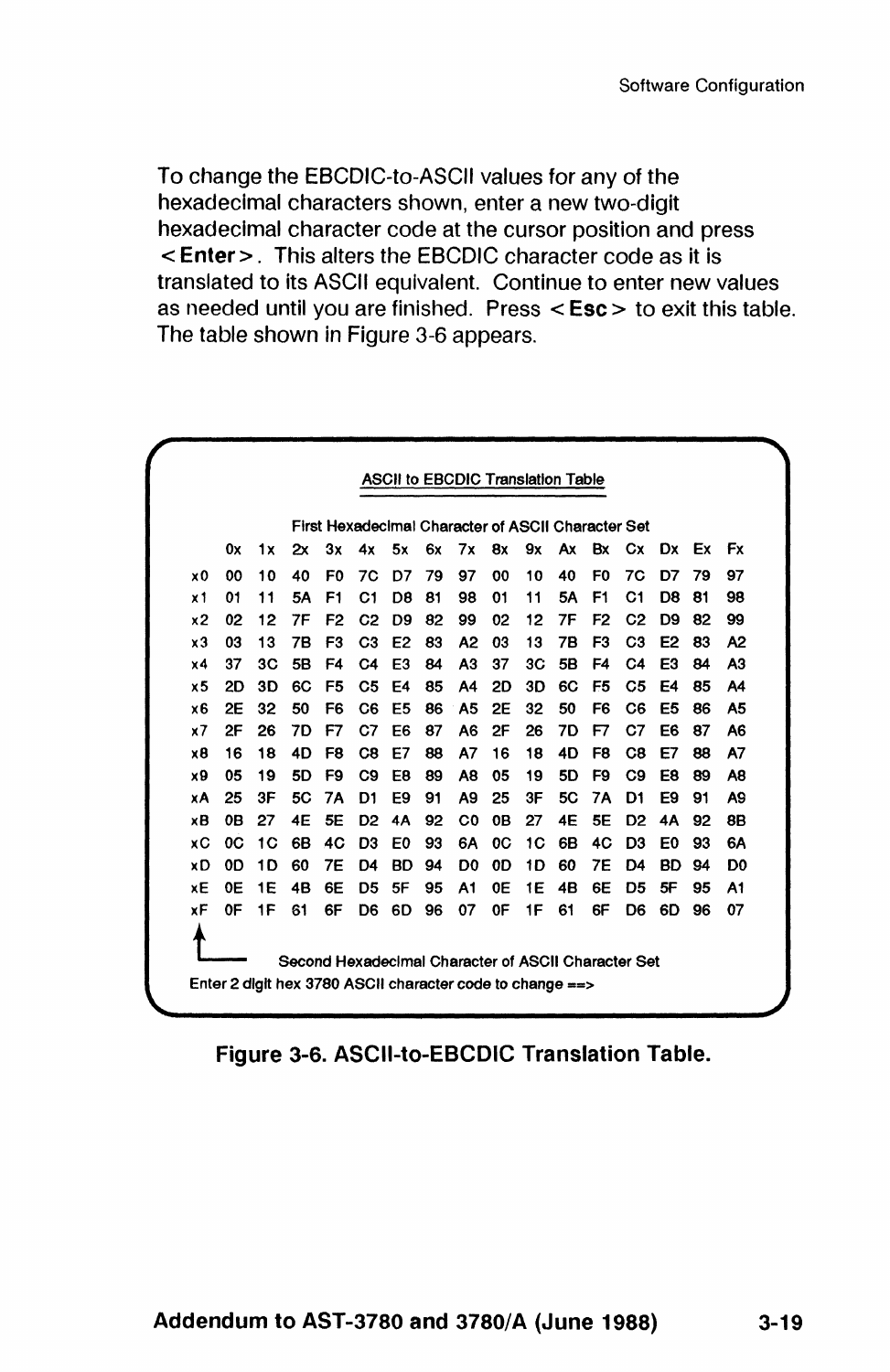To change the ASCII-to-EBCDIC values for any of the hexadecimal characters shown, enter a new two-digit hexadecimal character code at the cursor and press < Enter >. This alters the ASCII character code as It Is translated to its EBCDIC character code equivalent. Continue to enter new values as needed until you are finished. Press < Esc> to exit this table and return to the main menu.

You have now completed your configuration file. Press < Esc > to return to the main menu, save, and quit.

# 3.10 Starting the AST -3780 Emulator

Once you have created the configuration file (EMDAT.PRM), you are ready to enter the AST -3780 emulator program. The emulator operates in one of two ways:

- Keyboard Controlled (IP).
- Batch File Controlled (CMDP).

#### 3.10.1 Keyboard Controlled

Start the AST -3780 interactive program by entering the following command at the DOS prompt.

#### IP<Enter>

The keyboard controlled, interactive version of AST-3780 comes up and you can initiate communications between your computer and the host system.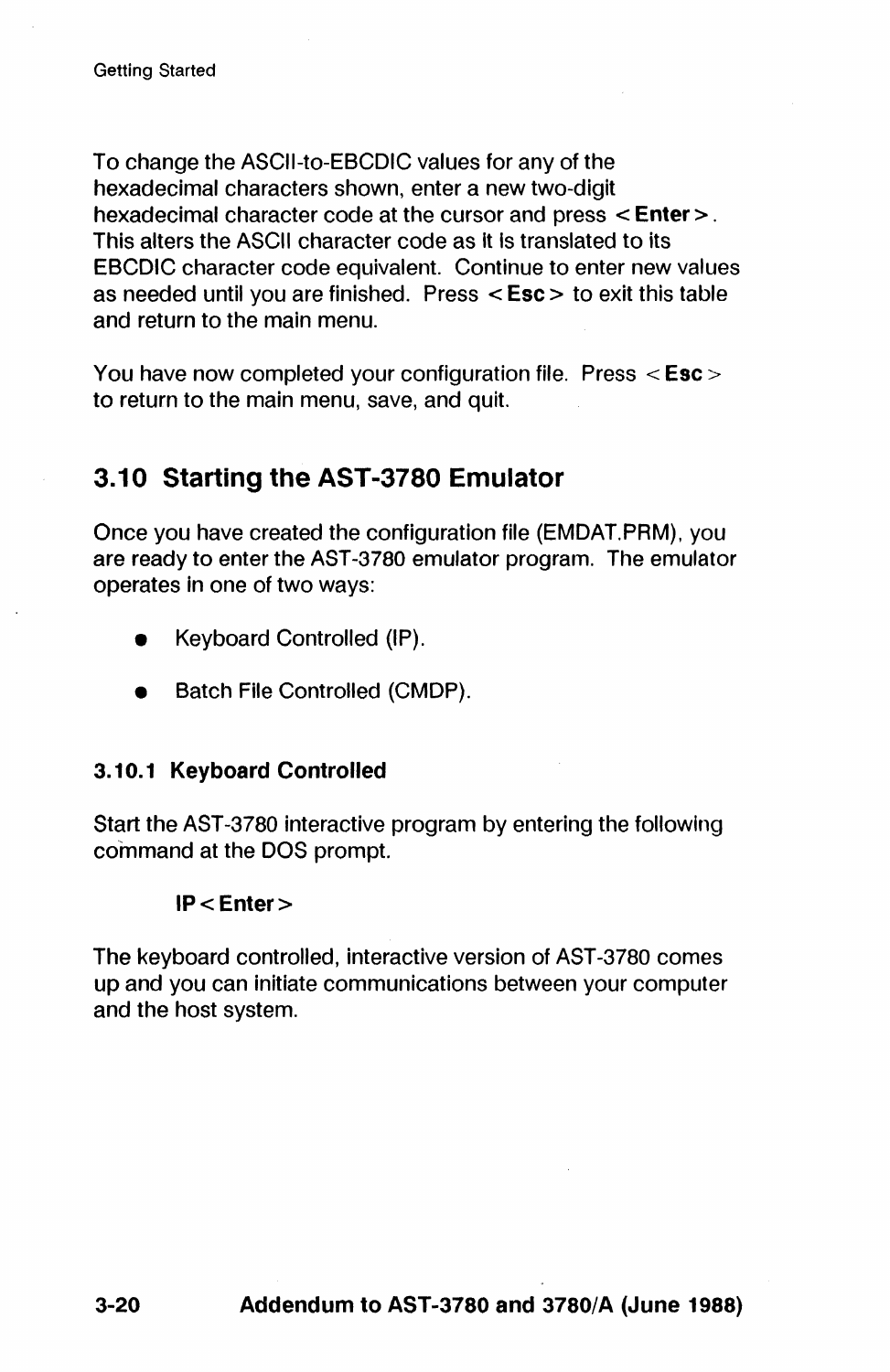See Section 4 for information on running in the interactive mode. Once you have started the AST -3780 emulator, turn on your modem and connect it to the host. Refer to your modem user's manual for information on how this is done.

# 3.10.2 Batch File Control

You invoke the emulator in batch mode by entering the following command.

### CMDP < file. bat < Enter>

< file.bat represents the name of the batch file you created for this program. The batch file name must be preceded by the "less-than"  $(<)$  symbol. If the file is stored on another directory or in another drive, include the full pathname (directory or drive designator, subdirectory designator, and so on). For complete instructions on creating a pathname, see your DOS Manual.

See Section 5 for information on running in the batch mode. Once you have started the AST-3780 emulator, turn on your modem and connect It to the host. Refer to your modem user's manual for information.